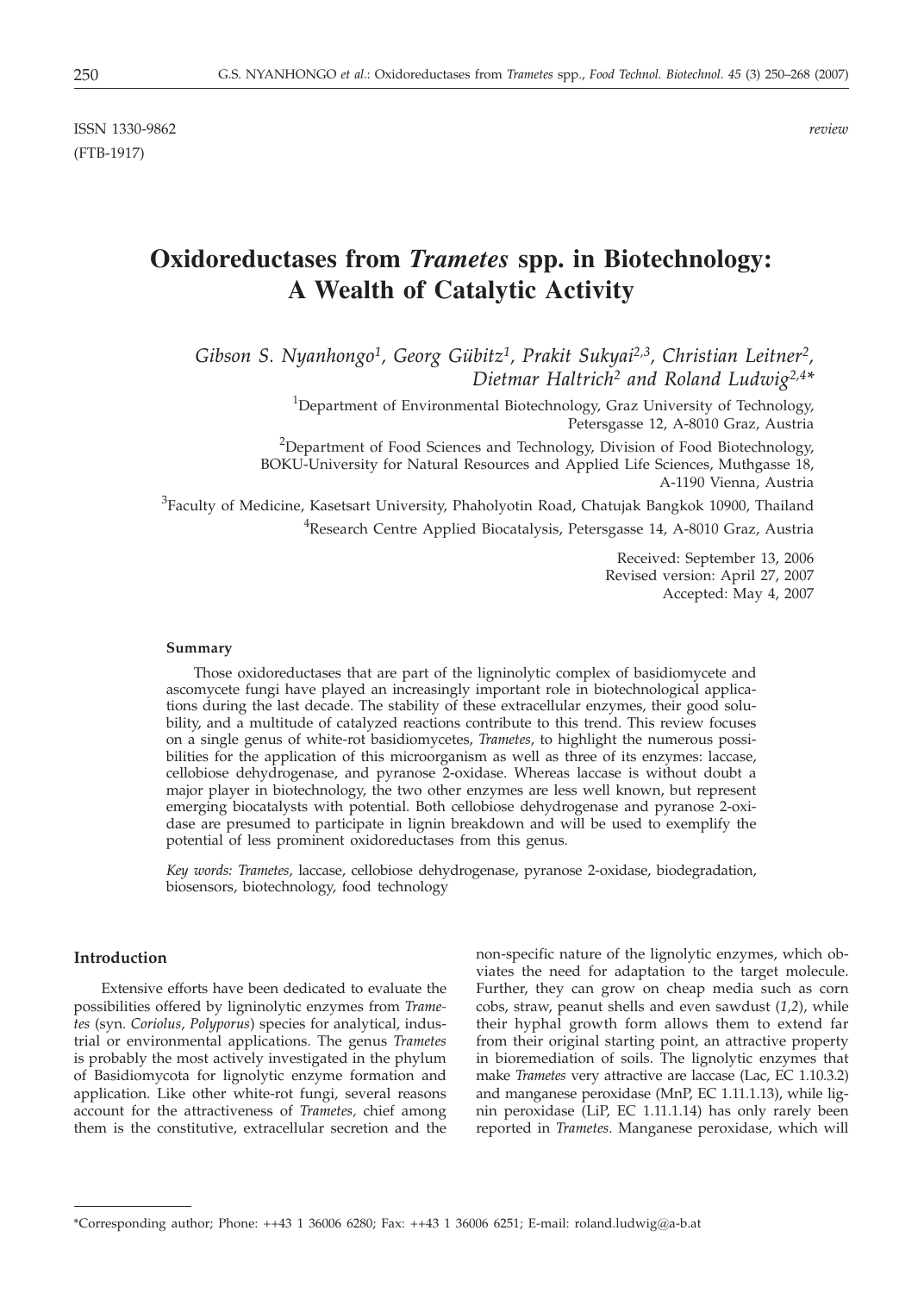not be explicitly reviewed here, catalyzes the oxidation of  $Mn^{2+}$  to  $Mn^{3+}$ , which is normally the oxidizing agent that acts on target molecules. Various aspects of fungal laccases in general have been reviewed, including functional aspects (*3–6*), molecular and catalytic properties (7–*11*) and their technological application (*12*,*13*). In screening for either laccases or manganese peroxidase, *Trametes* spp. have been shown to produce multiple isoforms of these enzymes expressed under different culture conditions (*14–16*). Two other oxidoreductases have also been found in *Trametes*, the not so commonly known cellobiose dehydrogenase (CDH, EC 1.1.99.18) and pyranose 2-oxidase (P2O, EC 1.1.3.10). Since they are supposed to be involved in lignin degradation, they have been included in this review. General reviews of these enzymes are available (*17*–*19*).

*Trametes versicolor*, a representative fungus of this genus, is among the first fungi for which the ocurrence of laccase was reported (*20*) and its laccase has already been marketed by several companies. Most of the previous reviews on advances in biotechnological and industrial applications of lignolytic fungi have focused on white-rot fungi as a group in general, despite the fact that this is a taxonomically and phylogenetically heterogeneous group. Quite often this bias has led to overestimating the importance of the best studied white-rot fungus, namely *Phanerochaete chrysosporium*. Since *P. chrysosporium* typically produces lignin peroxidases, this has therefore been considered the most important lignin-degrading enzyme. Nevertheless, studies have shown that most of the white-rot fungi, including some from the genus *Trametes*, produce very low quantities or do not produce LiP at all, although they are efficient lignin degraders (*6*,*21*–*23*). Studies on the application of *Trametes* spp. or their lignolytic enzymes have mainly been directed towards the development of socioeconomically important products or waste treatment. A large body of evidence shows that *Trametes* is among the most versatile of white-rotters with ongoing intensive research into applications in bioremediation, effluent treatment, the pulp and paper industry, the food industry, synthetic chemistry, biofuels, cosmetics, biosensors and the textile industry, amongst others. This review focuses on the genus *Trametes*, highlighting advances in research and possible industrial applications of the whole microorganism or of the three above-mentioned enzymes.

# **Laccase**

# *History and catalysis*

Laccase (benzenediol:oxygen oxidoreductase, EC 1.10.3.2), together with ferroxidases (EC 1.16.3.1) and ascorbate oxidase (EC 1.10.3.3), form the family of multicopper oxidases (MCOs), which in turn belong to the highly diverse group of blue copper proteins. A recent study, involving phylogenetic analysis of about 350 available MCO sequences, classified this enzyme family into laccases *sensu stricto* (basidiomycete and ascomycete laccases), fungal pigment MCOs, fungal ferroxidases, ascorbate oxidases, insect laccases, plant laccase-like MCOs, and bacterial laccase-like enzymes including bilirubin oxidases (*24*). The first fungal laccase was reported by G. Bertrand for *Russula cyanoxantha* and *R. delica* in 1896 (*25*). Since then, most of the laccases that have been isolated, characterized, and applied originate from basidiomycetes and, to a lesser extent, from ascomycetes. The laccases from these organisms have thus formed our current picture of laccases.

Fungal laccases typically have high redox potential and thereby can efficiently oxidise a broad range of aromatic compounds like monophenols, diphenols, polyphenols, methoxy-substituted phenols, aromatic amines and diamines, benzenethiols and even some inorganic compounds such as iodine by using oxygen as an electron acceptor (*26*). They also catalyze decarboxylation and demethylation reactions (*27*). Laccase is one of the few enzymes able to catalyze the four-electron reduction of molecular oxygen to water, a reaction involving a cluster of four copper atoms that forms the catalytic core of the enzyme. The X-ray structures of four basidiomycete laccases have been elucidated, namely the enzymes from *Coprinus cinereus* (*28*), *Trametes versicolor* (*29*), *Rigidoporus lignosus* (*30*) and *Cerrena maxima* (*31*). The available structures confirm the results of previous spectroscopic studies undertaken on the laccase from the plant *Rhus vernicifera* (*32*). Three main steps in laccase catalysis can be distinguished: first, type-1 (T1) copper, which is near the surface of the enzyme and acts as primary oxidation site, is reduced by a suitable substrate, then the electron is transferred internally to a trinuclear cluster made up of one type-2 (T2) and two type-3 (T3) copper atoms. During the sequential oxidation of four substrate molecules, an oxygen molecule is concomitantly reduced to water at the trinuclear cluster, which is located about 12 Å away from T1 (*29*). Hydrogen peroxide is not detected during steady state laccase catalysis, indicating a complete four-electron reduction to water (*33*). The redox potential was determined in bioelectrochemical studies for several *Trametes laccases*, namely those from *T. versicolor* (*34*), *T. hirsuta* (*35*) and *T. villosa* (*36*). The potential of the T1 site is about 780 mV *vs*. the normal hydrogen electrode (NHE) and can therefore be classified as high-potential laccases. The redox potential of the T2 site in *Trametes hirsuta* laccase was elucidated by cyclic voltammetry studies to be about 400 mV *vs*. NHE (*37*).

Typically, *Trametes* secretes a series of laccase isoforms under appropriate induction conditions. The isoforms may have isoelectric points ranging from 3.0 to 7.5, they are glycosylated (reported values range from 10 to 15 % of molecular mass), and consist of 520 to 550 amino acids, having an overall molecular mass between 60 000 and 65 000. These enzymes have acidic pH optima as is typical for most basidiomycete laccases. A selection of kinetic data from *Trametes* laccases is given in Table 1 (*38–48*), data for other fungal laccases are presented in the work of Baldrian (*3*).

# *Applications of isolated laccase or the whole organism*

Due to their catalytic properties and high stability under various operating conditions, laccases have been used in a wide range of analytical, industrial, and environmental applications. Purified laccase from *Trametes* is quite often restricted to low-volume/high-value applications, whereas laccase containing crude extract or the whole organism is preferentially used in high-volume processes.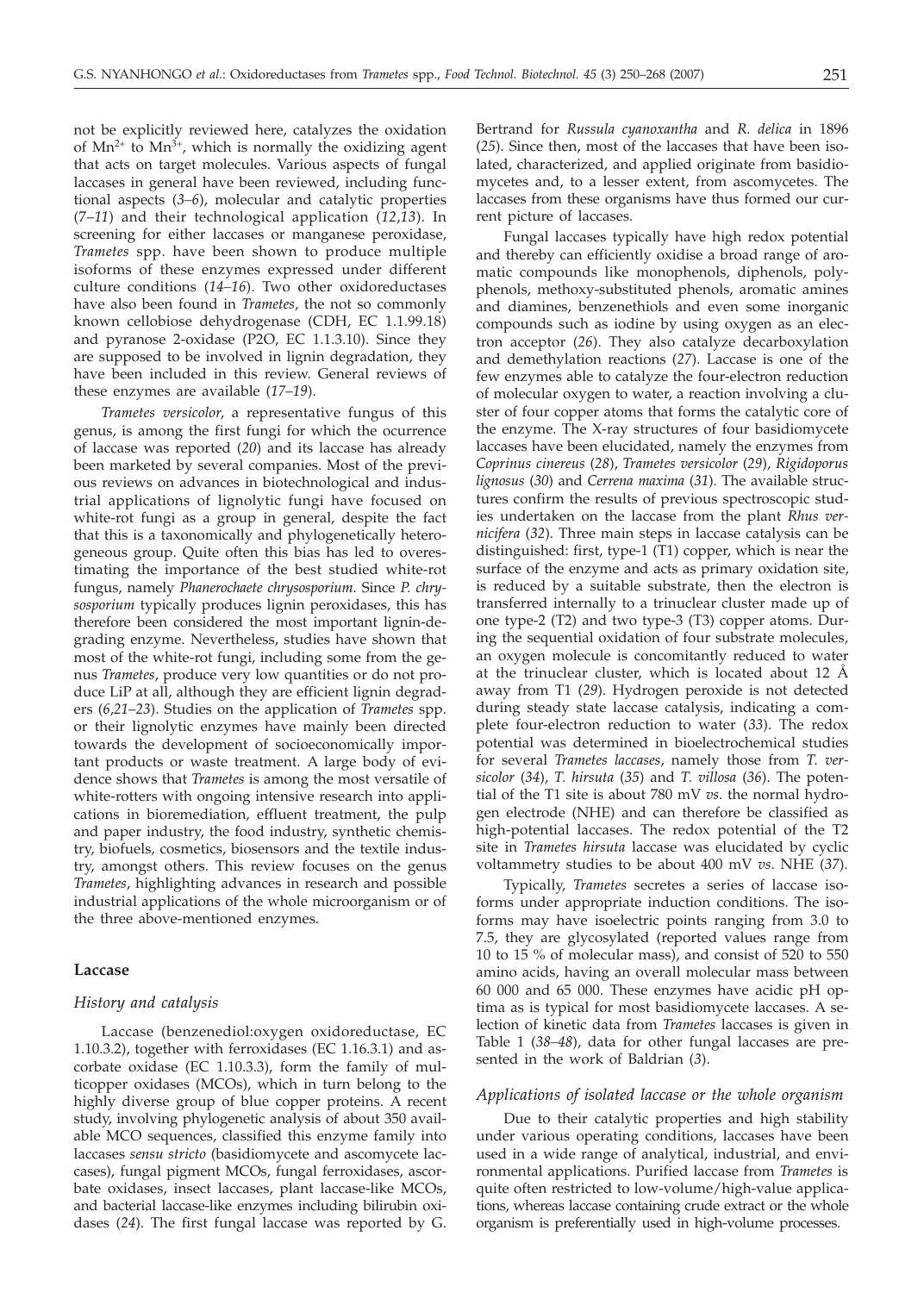|                             |                  |                            |                |           |                      | pH optimum / pH used in assay              |                      |                            |                      |
|-----------------------------|------------------|----------------------------|----------------|-----------|----------------------|--------------------------------------------|----------------------|----------------------------|----------------------|
| Species (Ref. no.)          | Isoforms         | $M_{\rm r}/\rm kDa$        | <b>ABTS</b>    | FeCy      | $2,6-DMP$            | Guaiacol                                   | Catechol             | HQ                         | $\operatorname{SGZ}$ |
| T. gallica<br>(38)          | Lac I            | 60                         | 2.2/3.0        |           | 3.0/3.0              | 4.0/4.0                                    |                      |                            |                      |
| (38)<br>T. gallica          | Lac II           | 60                         | 2.2/3.0        |           | 3.0/3.0              | 4.0/4.0                                    |                      |                            |                      |
| T. hirsuta<br>(39)          |                  | $70\,$                     |                |           |                      | within 3.7-4.9 for all measured substrates |                      |                            |                      |
| T. hirsuta<br>(40)          |                  | 73                         | 2.5/4.0        |           | 4.0/4.0              | /4.0                                       | /4.0                 |                            | /4.0                 |
| T. hirsuta<br>(41)          |                  | 55                         |                | 3.5/4.9   |                      | 4.5/4.9                                    | 4.5/4.9              | 4.5/4.9                    |                      |
| T. multicolor (42)          | Lac II           | 63                         | <2.5/3.5       | 2.5/2.5   | 4.0/4.0              | 4.5/4.5                                    | 4.0/4.0              | 4.5/4.5                    |                      |
| T. ochracea<br>(39)         |                  | 64                         |                |           |                      | within 3.5-4.5 for all measured substrates |                      |                            |                      |
| T. pubescens (43)           | LAP <sub>2</sub> | 65                         | < 3/3.0        | 3.0 / 3.0 | 3.0/3.0              | 3.0/3.0                                    | 3.5/3.5              | 3.5/3.5                    | 4.5/4.5              |
| T. pubescens (44)           | Lac 1            | 67                         | /4.5           | 2.5/4.5   |                      |                                            | /4.5                 | /4.5                       |                      |
| T. pubescens (44)           | Lac <sub>2</sub> | 67                         |                | 2.5/4.5   |                      |                                            | /4.5                 | /4.5                       |                      |
| T. sanguinea (45)           |                  | 62                         |                |           | 5.0/5.0              |                                            |                      |                            |                      |
| T. trogii<br>(46)           |                  | 70                         | /3.4           |           | /3.4                 |                                            | /3.4                 | /3.4                       |                      |
| T. versicolor (47)          |                  | 68                         | 2.5/4.5        |           | 3.5/4.5              |                                            |                      |                            |                      |
| T. villosa<br>(48)          | Lac 1            | 63                         | 2.7/2.7        |           |                      |                                            |                      |                            | 5.5/5.5              |
| T. villosa<br>(48)          | Lac 3            | 63                         | 6.0/4.0        |           |                      |                                            |                      |                            | 5.5/5.5              |
|                             |                  |                            |                |           |                      | $K_M/\mu M$                                |                      |                            |                      |
|                             |                  | pI                         | ABTS           | FeCy      | $2,6$ -DMP           | Guaiacol                                   | Catechol             | HQ                         | SGZ                  |
| T. gallica                  | Lac I            | 3.1                        | $12\,$         |           | 420                  | 405                                        |                      |                            |                      |
| T. gallica                  | Lac II           | $3.0\,$                    | 9              |           | 410                  | 400                                        |                      |                            |                      |
| T. hirsuta                  |                  | 4.2                        |                | 180       |                      | 63                                         | 142                  | 61                         |                      |
| T. hirsuta                  |                  | 7.4                        | 57             |           | 61                   | 11                                         | $40\,$               |                            | 143                  |
| T. hirsuta                  |                  | 4.0                        |                | 167       |                      | 63                                         | 146                  | 61                         |                      |
| T. multicolor               | Lac II           | 3.0                        | 14             | $40\,$    | 186                  | 436                                        | 845                  | 362                        |                      |
| T. ochracea                 |                  | 4.7                        |                | 96        |                      | $90\,$                                     | 110                  | 74                         |                      |
| T. pubescens                | LAP <sub>2</sub> | 2.6                        | 14             | $43\,$    | 72                   | 360                                        | 470                  | 390                        | 6                    |
| T. pubescens                | Lac 1            | 5.3                        | $50\,$         | 700       |                      |                                            | 200                  | 500                        |                      |
| T. pubescens                | Lac 2            | $5.1\,$                    | 60             | 200       |                      |                                            | 600                  | 200                        |                      |
| T. sanguinea                |                  | 3.5                        |                |           |                      |                                            |                      |                            |                      |
| T. trogii                   |                  | 3.3, 3.6                   | $30\,$         |           | 410                  |                                            |                      |                            |                      |
| T. versicolor               |                  |                            | 37             |           | 15                   |                                            |                      |                            |                      |
| T. villosa                  | Lac 1            | 3.5                        |                |           |                      |                                            |                      |                            |                      |
| T. villosa                  | Lac 3            | $6.0 - 6.5$                |                |           |                      |                                            |                      |                            |                      |
|                             |                  |                            |                |           |                      | $k_{\text{cat}}^{b,c}$ /s <sup>-1</sup>    |                      |                            |                      |
|                             |                  | $T^{\rm a}/{\rm ^\circ C}$ | <b>ABTS</b>    | FeCy      | $2,6$ -DMP           | Guaiacol                                   | Catechol             | ${\rm HQ}$                 | SGZ                  |
| T. gallica                  | $\rm Lac~I$      | 25                         | $375^{\rm b}$  |           |                      |                                            |                      |                            |                      |
| T. gallica                  | Lac II           | 25                         | $370^{\rm b}$  |           |                      |                                            |                      |                            |                      |
| T. hirsuta                  |                  | $\ddot{?}$                 |                | 400       |                      | 430                                        | 390                  | 450                        |                      |
| T. hirsuta                  |                  | 25                         | 260            |           | $45\,$               | 2.2                                        | $7.5\,$              |                            | $107\,$              |
| T. hirsuta                  |                  | 25                         |                | 404       |                      | 424                                        | 403                  | 455                        |                      |
| T. multicolor               | $\rm Lac~II$     | 25                         | 510            | 856       | 203                  | 130                                        | 223                  | 126                        |                      |
| T. ochracea                 |                  |                            |                | 150       |                      | 90                                         | $80\,$               | 110                        |                      |
| T. pubescens                | LAP <sub>2</sub> | 25                         | 690            | 850       | 400                  | 180                                        | 460                  | 320                        | 280                  |
| T. pubescens                | Lac 1            | $20\,$                     | $150\,$        | 280       |                      |                                            | $60\,$               | 240                        |                      |
| T. pubescens                | Lac <sub>2</sub> | $20\,$                     | 400            | 370       | $712^b$              |                                            | 160<br>$541^{\circ}$ | 170                        |                      |
| T. sanguinea                |                  | 30                         |                |           |                      | $456^{\circ}$                              | 30 <sup>b</sup>      | $421^c$<br>33 <sup>b</sup> |                      |
| T. trogii                   |                  | 25                         | 198<br>$351^b$ |           | 109<br>$206^{\rm b}$ |                                            |                      |                            |                      |
| T. versicolor<br>T. villosa |                  | 35                         | $317^b$        |           |                      |                                            |                      |                            | $116^b$              |
|                             | Lac 1            | $30\,$                     | $266^{\rm b}$  |           |                      |                                            |                      |                            | 40 <sup>b</sup>      |
| T. villosa                  | Lac 3            | 30                         |                |           |                      |                                            |                      |                            |                      |

Table 1. Kinetic parameters of laccases and laccase isoforms from *Trametes* species

<sup>a</sup>assay temperature; <sup>b</sup>turnover number calculated from specific activity; <sup>c</sup>turnover number calculated from relative activity; ABTS 2,2'-azino-bis(3-ethylbenzthiazoline-6-sulphonate); FeCy ferrocyanide; 2,6-DMP 2,6-dimethoxyphenol; HQ hydroquinone; SGZ syringaldazine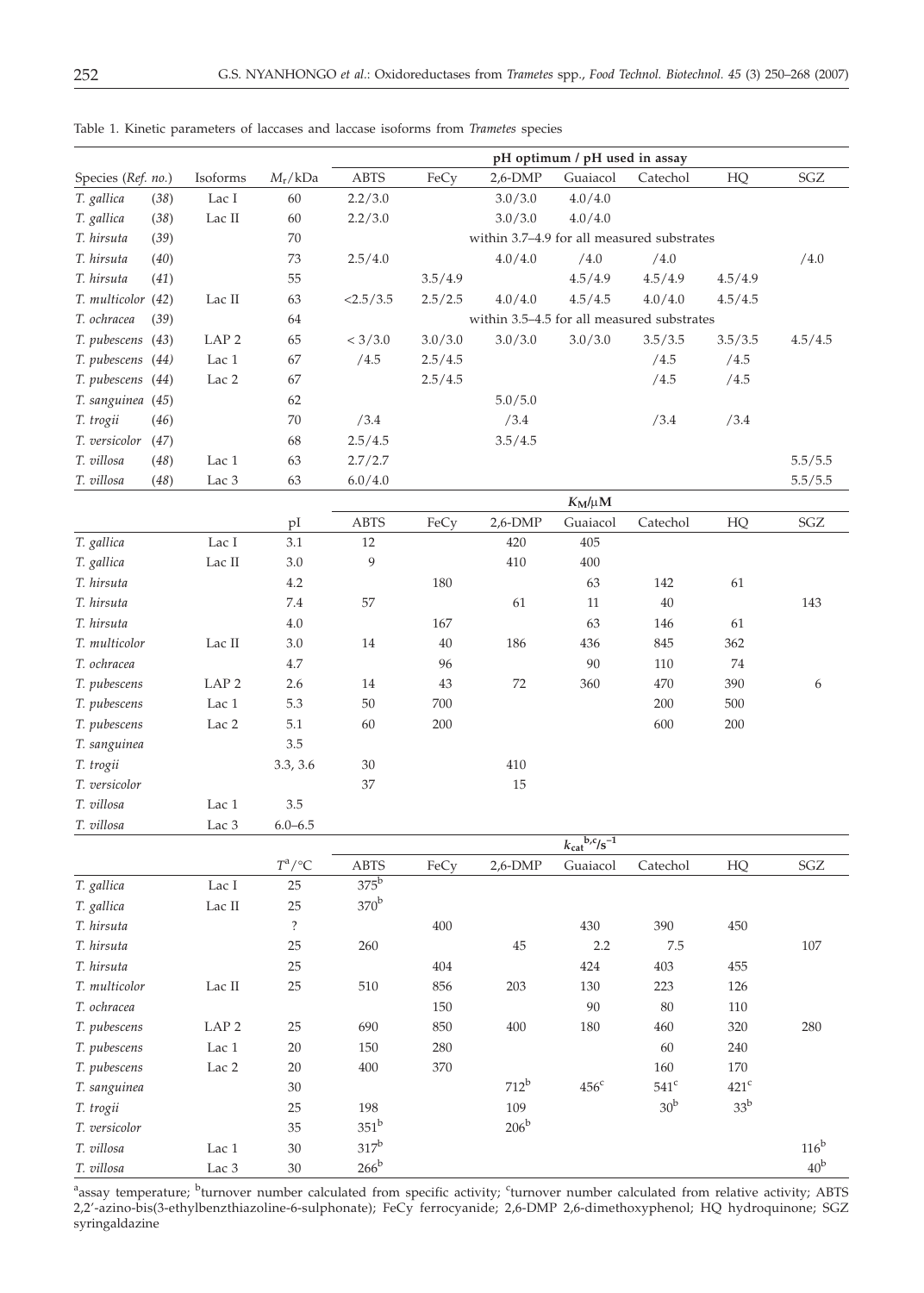Biosensors and biofuel cells

The importance of using biosensors for environmental pollutants is becoming recognized in the literature, with emphasis being given to the detection and control of relevant substances like phenols (*49*), which are released into the environment by a large number of industries, such as manufacturers of plastics, dyes and drugs, and during pulping and paper production. A phenol-detecting microbiosensor was developed by Freire *et al.* (*50*), who used a carbodiimide/glutaraldehyde coupling reaction for the immobilization of *T. versicolor* laccase on carbon fibre electrodes. Similarly, laccase from *T. hirsutus* was used by Shleev *et al.* (*51*) for monitoring lignin and its degradation products. The biosensor consisted of a laccase-modified graphite electrode used in the flow injection mode and was suitable for measuring lignin and its degradation compounds from pulp and paper industry.

Roy *et al.* (*49*) developed laccase-based cross-linked enzyme crystals (CLECs) used for biosensors to detect phenols at very low concentrations  $(50-1000 \mu m o)$ . An additional advantage was obtained by using CLECs: the biosensor had its pH optimum in the range of 5.5 to 6.0, permitting measurements at nearly neutral pH conditions.

Biofuel cells were regarded as 'green' sources of electrical power during the 1980s and the early 1990s (*52*). Ambitious efforts were undertaken, but the power densities of biofuel cells were still at least a thousand-fold smaller than those of conventional power generators. Although the cells did not succed in their intended purpose, a useful application might be the construction of membraneless, miniature, disposable glucose/ $O<sub>2</sub>$  cells to power autonomous, implanted, medical sensor-transmitters (*53*). Fungal laccases appear to be well suited for this task, being less substrate-specific and having a higher anodic onset potential for oxygen reduction than plant laccases. On the other hand, *Trametes* laccases have acidic pH optima, which limit their use in neutral solutions. Nevertheless, laccase from *T. versicolor* was immobilized on the cathode of several biofuel cells to provide electrical energy (*54*–*56*).

# Pharmaceutical applications

There is growing interest in applying laccases from *Trametes* for the synthesis of medicines or compounds of pharmaceutical importance. Laccases from *T. pubescens* were used for the selective oxidation of stilbenic phytoalexin *trans*-resveratrol (3,5,4'-trihydroxystilbene) and gave 18 % of the dehydrodimer, a yield that compares favourably to that for the chemically catalyzed dimerization (*57*). *trans*-Resveratrol is produced by plants (*58*) and is thought to act as an anticarcinogen, while its oligomers viniferins are reported to exhibit antimicrobial, anti-HIV and anti-inflammatory activities (*59*). *Trametes pubescens* laccase was also used in a laccase-mediated oxidation of the steroid hormone 17<sub>B</sub>-estradiol to identify reaction products of biological relevance (*60*), in the laccase catalysed C-C coupling of 5,6,7,8-tetrahydronaphthalen-2-ol to produce dimers that might be used as ligands in asymmetric catalysis (*61*), and in the selective modification of the saponin asiaticoside, an anti-inflammatory compound isolated from *Centella asiatica*, by laccase- -TEMPO (2,2,6,6-tetramethylpiperidine-1-oxyl) mediated oxidation of the trisaccharide unit (*62*).

In contrast to the above-mentioned reactions where purified laccase was used as biocatalyst, a study employing *T. rigida*, *T. villosa* or *T. versicolor* mycelium investigated the possibility of producing enantiomerically pure sulphoxides, which are building blocks for the synthesis of pharmaceuticals and biologically active compounds (*63*). The mycelium, but not the cell-free culture medium oxidised (phenylpropyl)sulphide, producing (*S*)-(phenylpropyl)sulphoxide with high enantiomeric excess (e.e. $\geq$ 99 %). This fact almost rules out the suggested participation of laccase in this reaction, but favours cell wall associated enzymes, most likely peroxidases.

# Personal care

A new usage for laccase has been published in a patent describing a multistage procedure for whitening teeth with formulations containing laccase from *T. hirsuta* (*64*). Laccase-based hair dyes cause less irritation as compared to current hair dyeing methods, which use  $H_2O_2$ as an oxidizing agent in dye formulations (*65*). Consequently, several patents have been published for application of laccases for oxidative hair dyeing (*66–69*). The formulations for dyeing keratin fibres such as those in human hair contain an oxidising dye precursor, a coupling agent and laccase as the oxidising agent. Laccase has also been successfully used to oxidize, polymerize, and detoxify urushoil, thereby reducing the effect of poison ivy dermatitis (*70*).

# Pulp and paper industry

The use of white-rot fungi, especially *T. versicolor*, to delignify and brighten kraft pulps started a boom of research activities in the 1990s for the application of lignolytic enzymes in the pulp and paper industry. The important events leading to industrial scale trials of *T. versicolor* laccases are given in the review by Call and Mücke (*71*), who developed the so-called Lignozym®- -process. This bleaching process was developed by combining laccase from *T. versicolor* with a special group of mediators containing *N*–OH–, *N*–oxide–, oxime– or hydroxamic acid-compounds, and was applied to soft and hard wood. The laccase-mediator system continues to be intensively studied in flax pulp bleaching and residual lignin modification (*72*,*73*). An interesting current development involves the addition of laccases obtained from *T. hirsuta* to unbleached thermomechanical pulp in a process designed to add value to pulp fibres by modifying their surfaces (*74*). Another interesting development is the use of the polyoxometalate–laccase (POM) system as an oxidative catalyst in the oxygen bleaching of kraft pulp (*75*)*.* In the catalytic cycle, POM oxidises the residual lignin in the pulp and the reduced POM is reoxidised by laccase at the same stage. In fact, as early as the mid-1990s, POMs were proposed as highly selective renewable reagents or catalysts for kraft pulp bleaching (*76*). Various manganese-substituted polyoxotungstanates,  $\text{[SiW}_{11}\text{Mn}(\text{H}_2\text{O})\text{O}_{39}\text{]}^{5-}$ ,  $\text{[PW}_{11}\text{Mn}(\text{H}_2\text{O})\text{O}_{39}\text{]}^{4-}$ , and  $\text{[SiW}_{11}$ VO<sub>40</sub>]<sup>5-</sup>, were applied as catalysts for oxygen delignifica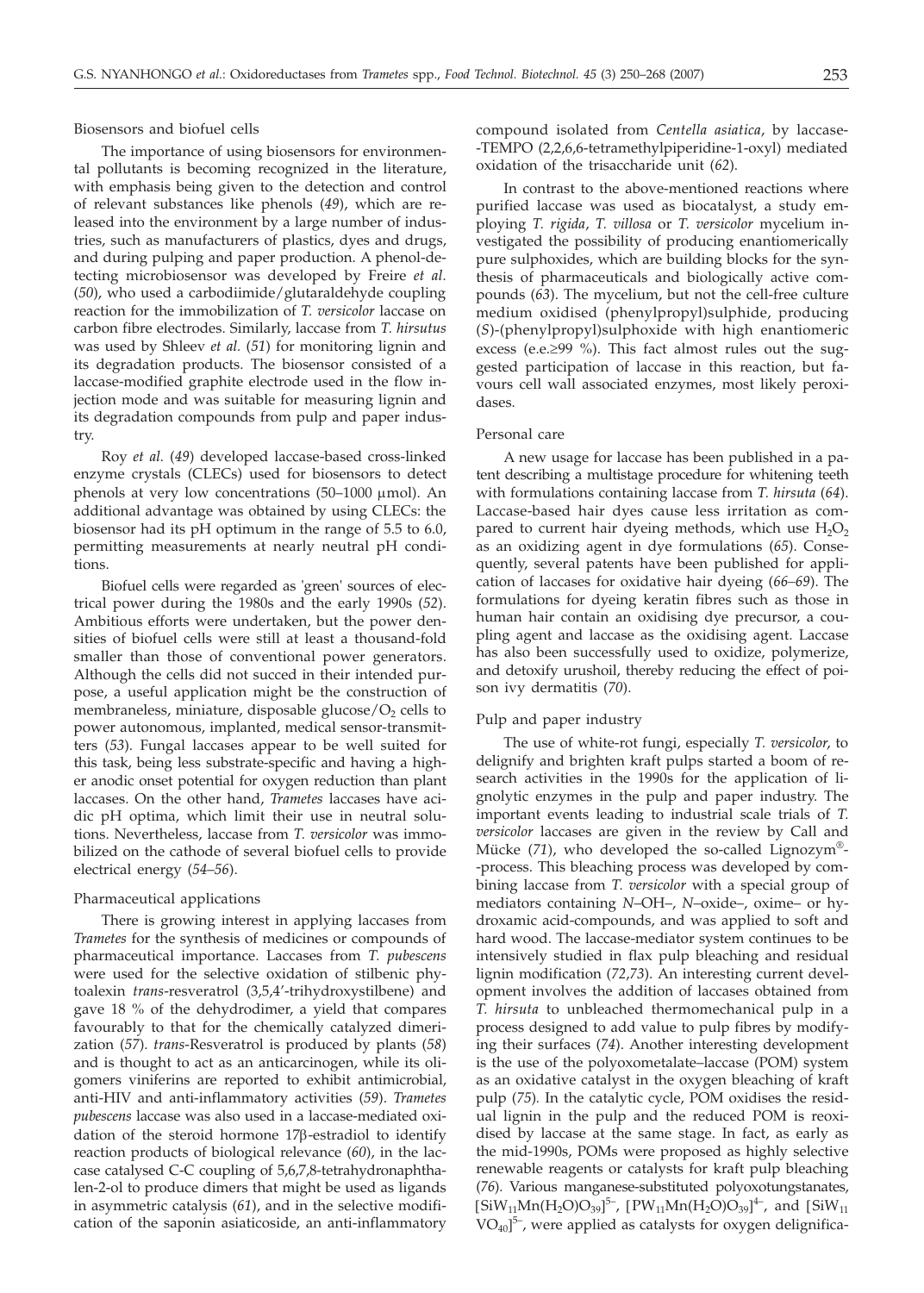tion of unbleached eucalyptus kraft pulp with laccase of *T. versicolor*. Unlike the modest results that are obtained in the laccase-mediator system (LMS) at 45–60 °C, a removal of about 50 % of residual lignin was achieved with  $[SiW_{11}Mn(H_2O)O_{39}]^{5-}$  and  $[SiW_{11}VO_{40}]^{5-}$  when the kraft pulp treatment was carried out with polyoxometalate at 110 °C (lignin oxidation stage) and with laccase at 45 °C (catalyst reoxidation stage) in separate stages.

Recently, there has been a growing interest in using nonwood lignocellulose in the pulp and paper industry. Application of a laccase-mediator system (*T. versicolor* laccase and 1-hydroxybenzotriazole) to a nonwood lignocellulose resulted in up to 90 % delignification, 82 % ISO brightness (compared with 37 % in the initial pulp, and 60 % in the peroxide-bleached control) and a very low kappa number (near 1) (*77*). Results were also good when the laccase-mediator treatment was performed in a bioreactor under pressurized oxygen. The pulp properties obtained were better than those obtained with conventional thermomechanical bleaching of flax pulp and demonstrate that enzymatic bleaching can feasibly substitute chlorine-containing reagents in the production of paper pulps. For photocopying paper, the *T. versicolor* laccase was more effective than those of *Fomes lividus* and a *Thelephora* sp. Ink paper treatment with *T. versicolor* resulted in a marked reduction of the kappa number and also increased brightness (*78*). In earlier studies, delignification of *Eucalyptus globules* wood with *T. versicolor* was more effective than that with *P. chrysosporium* (*79*). Extractives associated with pitch, mainly triglycerides and diglycerides, were effectively removed by *T. versicolor,* demonstrating that it can play a role in controlling pitch in the pulp and paper manufacturing industries (*80*). *Trametes cingulata* can depolymerise and significantly reduce the kappa number of industrial soft wood kraft pulp brownstock in only one treatment, without a mediator (*81*). *T. cingulata* does not produce detectable levels of any known lignolytic enzyme, prompting speculation as to the existence of a yet unknown depolymerization-polymerization enzyme system (*82*).

Call and Mücke (*71*) extended the application of Lignozym® to the deinking of waste paper and to the treatment of pulp and paper wastewater from production processes and noted that *T. versicolor* laccases were among the best in decolourising kraft effluent. A bagasse-based paper mill effluent containing 2840 colour units was decolourised up to 60 % by *T. versicolor* cultures (*83*). In another screening experiment, 11 strains of white-rot fungi were tested for their ability to decolourise kraft bleach plant effluent, with *T. versicolor* emerging as the best (*84*). Over 80 % of the colour of the effluent was removed within 3 days in the shake culture in the presence of glucose, while in the batch reactor, which received an effluent of 7000 colour units, a maximum colour reduction of 93 % was obtained in 48 h, while the chemical oxygen demand was reduced by 35 %. *T. versicolor* successfully decolourized different effluent streams of a small pulp mill utilizing agro-residues, reducing an initial value of 18 500 colour units by 97 % and the initial chemical oxygen demand by 69 % (*85*). Likewise, *Trametes elegans* was successfully used for direct treatment of spent black liquor from pulping processes (*86*).

Textile industry applications

In the textile industry, oxidoreductases have been successfully applied in cotton fibre whitening, dye finishing and waste effluent treatment. The use of laccases from *Trametes* is growing very fast, with applications ranging from effluent treatment to improving the quality of textile fibres. The traditional technology for producing denim fabric or jeans reduces the strength of the yarn considerably since it involves washing of the fabrics in the presence of pumice to generate the desired erosion followed by partial bleaching of the fabric with sodium hypochlorite, a neutralization step, and a rinsing step. In addition, this process causes substantial environmental pollution. Recently, enzymatic bleaching has been successfully achieved. Novozyme launched an industrial application, known as Denilite, in 1996. In this process indigo dyed jeans are bleached by laccase bleaches with the help of a mediator molecule (*87*). The degradation of indigo, both in effluents and on fabrics, with laccase preparations from *Polyporus* sp. and *Sclerotium rolfsii* has also been reported (*88*). Campos *et al.* (*89*) further reported degradation of indigo and bleaching on fabrics using purified laccases from *T. hirsuta* and *S. rolfsii* in combination with redox-mediators. Recently, the use of laccase from *T. hirsuta* for pretreatment of cotton has resulted in an increase in the whiteness (*90*). Laccase is also applied to finished dyed cotton fabric to give a worn-out look (*91*) or different fabric appearances (*92,93*).

The possibility to use laccases for *in situ* dye synthesis is currently being explored. For this reason, the fabric is soaked in a precursor dye before adding laccase, which then oxidizes the dye, leading to stronger binding. For example, a laccase from *T. hirsuta* covalently attached to polyethylene glycol successfully prevented re-depositioning of dyes in the solution on fabrics and garments (*94*).

# Textile effluent treatment

There are more than 100 000 commercially available dyes with over  $7\times10^5$  tonnes of dyestuff produced annually (*95*). Much research has focused on the removal of colour load from textile effluents. The structural similarity of most of the commercially available dyes to lignin constituents, which are the substrates of lignolytic enzymes, has led to extensive exploration of the genus *Trametes* for dye decolourization. Although the molecular design of the dyes is aimed at resisting fading upon exposure to sweat, light, chemicals and microbial attack, these dyes are susceptible to decolourization and degradation by a number of *Trametes* species. The decolourization of dyes by white-rot fungi was first reported by Glenn and Gold (*96*), who developed a method to measure ligninolytic activity of *P. chrysosporium* based on the decolourization of a number of sulphonated polymeric dyes. Subsequently, other workers adapted the dye decolourization test for evaluating the ability of white-rot fungi to degrade dyes and other xenobiotics (*97*,*98*). Although *P. chrysosporium* was the first among the white- -rot fungi shown to be able to decolourize dyes, recently a number of species of *Trametes*, including *T. versicolor, T. hirsuta, T. villosa, T. modesta, T. pubescens, T. trogii,* and *T. multicolor,* have been shown to degrade all classes of dyes. Again, although *T. versicolor* is a species of *Trametes*,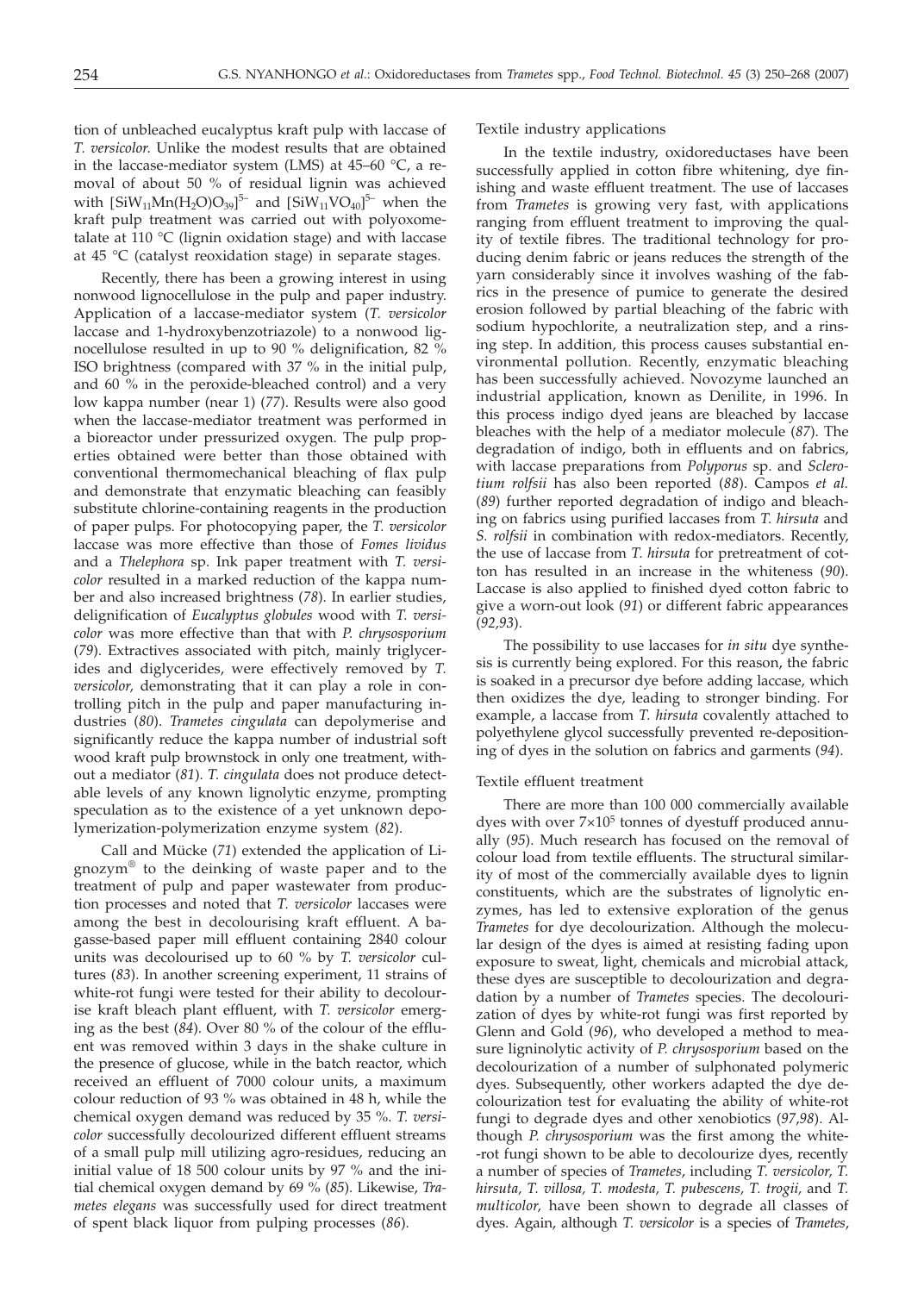which has been most widely studied for such applications in recent years, other members of the genus, such as *T. modesta* and *T. hirsuta* have begun to challenge it with respect to both expression of lignolytic enzymes and performance (*99,100*).

Culture conditions have been repeatedly shown to influence dye degradation or decolourization, with the carbon and nitrogen source being of special importance (*101–104*). Swamy and Ramsay (*105*) observed that, regardless of the MnP and laccase concentrations at the time of dye addition, nitrogen limitation was required for effective dye decolourization. On the other hand, a direct correlation between lignolytic enzyme production and industrial effluent decolourization was given by Wesenberg *et al.* (*106*)**,** suggesting a differential inducing effect of the effluent on the production of lignolytic enzymes. In recent works comparing different culture conditions, Rodríguez Couto *et al.* (*107*–*110*) observed that it was possible to increase the decolourization of dyes by *T. hirsuta* using agricultural wastes (grape seeds, waste from groundnut processing, banana peels and waste from the brewing industry) under solid-state fermentation, confirming earlier reports by Lorenzo *et al.* (*111*) who observed similar pattern with *T. versicolor*. Addition of natural lignin molecules like syringic acid, guaiacol, catechol and metal ions ( $Mn^{2+}$  and  $Cu^{2+}$ ) also enhances the decolourization effect of *T. versicolor* (*112*). Studies on the influence of culture conditions on dye decolourization suggest the need to optimize the physiological conditions in order to maximize performance. In other words, although laccases and manganese peroxidases are the major enzymes involved, other enzymes also influence the decolourization and degradation process. Additionally, the fact that laccases and Mn peroxidase exist in multiple isoforms, which are expressed under different culture conditions, can also add to the observed different performance. It is therefore important to investigate the conditions under which isoforms are expressed.

Studies with crude enzyme extracts and pure enzyme preparations tend to demonstrate a different performance. For example, a crude preparation of MnP from *T. versicolor* decolourized azo dyes (Amaranth, Reactive Black 5 and Cibacron Brilliant Yellow) but it did not decolourize an anthraquinone dye (Remazol Brilliant Blue R, RBBR), while a purified laccase from the same strain decolourized RBBR five to ten times faster than the azo dyes (*113*). It therefore follows that the structures of dyes and the available enzymes play an important role in determining the outcome of the reactions. In the same study, the authors noted that Amaranth and Reactive Black 5 were decolourized more rapidly by MnP, possibly due to the fact that they have a hydroxyl group in the *ortho* position and a sulphonate group in the *meta* position relative to the azo bond. Using laccase from *T. hirsuta,* Almansa *et al.* (*114*) observed the influence of structure on dye degradation. Hydroxy-substituted dyes were the most susceptible to enzyme/mediator action during their studies. Similarly, Nyanhongo *et al.* (*115*) observed that decolourisation was determined by the nature of the enzyme involved, its redox potential in relation to the respective dye and steric effects. In earlier studies with *T. versicolor,* Kadhim *et al.* (*116*) also noted that during

degradation of phenolic compounds molecules with chlorine substitutions in *ortho* and *para* positions were easily attacked, unlike compounds with substitutions in the *meta* position.

Slow reaction rates with some laccase substrates have been overcome by the addition of redox mediators. Laccases react with mediators and generate highly reactive free radicals that indirectly oxidise heterogeneous phenolic and non-phenolic compounds. Camarero *et al.* (*117*) showed that lignin-derived compounds were efficient laccase mediators for decolourization of different types of recalcitrant dyes. The presence of mediators increased the rate of decolourization and also enabled the decolourization of Reactive Black 5 (diazo dye) and Azure B (heterocyclic dye), which could not be decolourized in the absence of mediators. Phenolic aldehydes, ketones, acids, and esters related to the lignin units were among the best mediators, including *p*-coumaric acid, vanillin, acetovanillone, vanillate, and above all, syringaldehyde and acetosyringone. Although many studies have shown the ability of different mediators to enhance the decolourization of dyes by different *Trametes* species, there is need to identify those that can be used for all classes of dyes. In other interesting developments, some substrate dyes have been shown to act as mediators during dye decolourization (*118*). Further investigation is needed to define the structures of these laccase mediator dyes, so that the efficiency of mixed dye effluents can be predicted. Some ions also act as mediators. For MnPs it has been demonstrated that  $Mn^{3+}$  ions are stabilized by chelators such as oxalic acid (*119*), and that these chelated  $Mn^{3+}$  are highly reactive low molecular mass, diffusible redox-mediators (*120*), yet not much work has been done to evaluate its practical significance in dye decolourization. The main factor hampering the development of a Mn-based degradation system is the lack of an efficient and cheap source of hydrogen peroxide.

Although many metals usually used in textile dyes can inhibit fungi, enzymes from *T. trogii* decolourized Remazol Brilliant Blue R in the presence of these metal ions. Mechichi *et al.* (*121*) and Rong *et al.* (*122*) also noted that the decolourization of dyes with *T. trogii* occurred in the presence of metal ions that are found in textile industry effluents. Laccase from *T. hirsuta* remained stable for 7 days in the presence of 1 mM of  $Zn^{2+}$ ,  $CrO<sub>4</sub><sup>3-</sup>$ , Cd<sup>2+</sup>, Cr<sub>2</sub>O<sub>7</sub><sup>2-</sup>, Fe<sup>2+</sup>, Cu<sup>2+</sup> and Hg<sup>2+</sup> (123). However, copper and iron chelators and some anionic detergents found in textile industrial effluents inhibited *Polyporus* sp. and *T. villosa* by up to 20 %, showing the challenges that can be encountered when dealing with textile dye effluent waste.

Although it has been demonstrated beyond any doubt that all classes of dyes can be degraded or decolourized, very few studies identified the decolourization or degradation products or at least evaluated the degradation process. In one of the few studies in which *T. villosa* was shown to decolourize dye effluent, it was demonstrated that the toxic and mutagenic compounds were reduced, as evaluated by the Microtox assay and Ames mutagenicity test (*124*). However, in a similar study, although 95 % colour removal was achieved in a non-sterile, undiluted carpet dye effluent by *T. versicolor*, the toxicity was unchanged as determined by the Microtox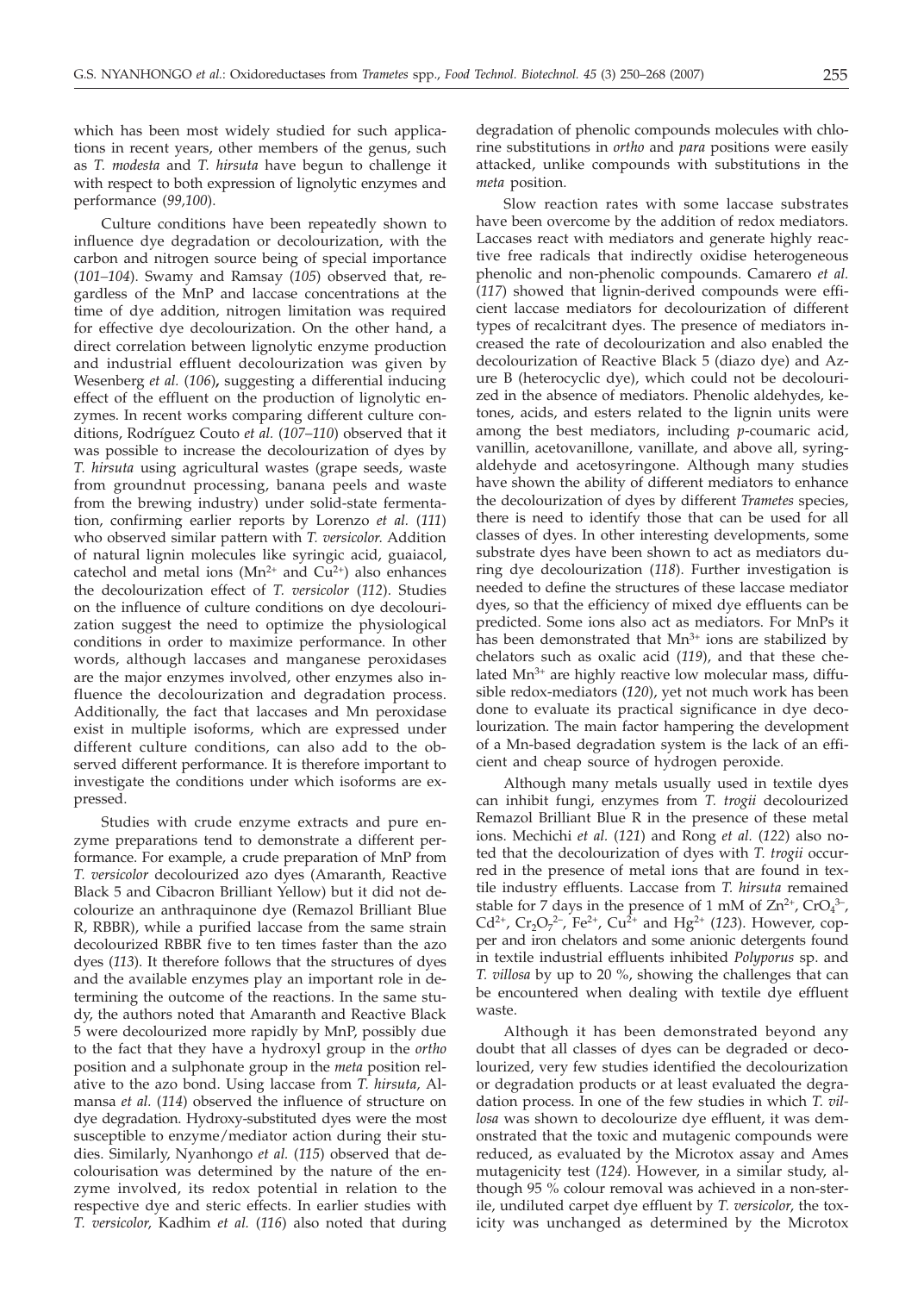assay (*125*). This observation therefore puts a question on most of the previous degradation studies, including those undertaken with other microorganisms, where the adverse effects after degradation were not evaluated nor were the products identified.

Recently a number of publications have appeared on various reactor designs for dye effluent treatment using the species of *Trametes*, namely the rotating biological contacting reactor (*126*–*128*), the submerged membrane fungal reactor (*129*), and the expanded-bed reactor (*130*). Rodríguez Couto *et al.* (*131*,*132*) have shown that agricultural wastes and stainless steel sponge can be used as carriers to immobilize fungal mycelia in the bioreactor system. A novel submerged membrane reactor with *T. versicolor* proved efficient in removing dyes in a textile wastewater and fouling problems could be avoided through cleaning (*133*). Successful development of reactors is determined by full understanding of the optimal physiological conditions required for the expression of required enzymes. Studies targeting the regulation of laccase gene transcription in *Trametes* (*134*) provide the necessary understanding.

Other promising technological developments with potential for enzymatic treatment of effluents include the immobilization of laccase (*135*). A wide range of complex textile dyes were decolourized efficiently with no limitation to a certain structural group of dyes in an enzyme-reactor with immobilized *T. modesta* laccase (*136*). However, the attack of dyes with hydroxyl groups at the *ortho* or *para* position relative to the azo bond were preferentially oxidized compared to those with hydroxyl groups at the *meta* position.

# Biodegradation of pentachlorophenols

Pentachlorophenol (PCP) has been used extensively as a wood preservative, fungicide, bactericide, herbicide, algaecide, and insecticide. *T. versicolor* has been widely studied for its ability to degrade PCP. In earlier studies the best degradation results of PCP by fixed films of white-rot fungi in rotating tube bioreactors were obtained with *T. versicolor* (62 %), followed by *P. chrysosporium* (38 %) (*137*). In another field-scale bioremediation of pentachlorophenol by *T. versicolor*, PCP residues decreased from between 800–1000 to 4 mg/kg over a period of 2.5 years (*138*). *T. hirsuta* was also shown to completely mineralize PCP (*139*). In a screening experiment for bioaugmentation of contaminated soils to remove PCP with *Irpex lacteus*, *Bjerkandera adusta* and *T. versicolor,* the last emerged the best. *Trametes versicolor* effectively degraded the diphenyl ether herbicides chlornitrofen (2,4,6-trichloro-4'-nitrodiphenyl ether) and nitrofen (2,4-dichloro-4'- -nitrodiphenyl ether), which constitute the largest class of diphenyl ether herbicides (*140*). However, cytochrome P450 and not the extracellular ligninolytic enzymes (lignin peroxidase, manganese peroxidase and laccase) catalyzed the oxidation of both these compounds.

# Biodegradation of polycyclic aromatic hydrocarbons

Polycyclic aromatic hydrocarbons (PAHs) are common industrial pollutants, resulting from processes such as coal gasification, coking, and wood preservation (*141*). Laccase from *T. versicolor* immobilized on kaolinite was efficient in oxidising anthracene and benzo[a]pyrene

with or without mediators (*142*). Laccase from *T. versicolor* degraded effectively 90–100 % of anthracene and benzo[a]pyrene within 24 h, while laccase from *T. trogii* degraded nitrobenzene and anthracene (*143*). Whereas in earlier studies *P. chrysosporium* had converted anthracene to anthraquinone, a dead-end metabolite, four *Trametes* strains removed anthracene without significant accumulation of the quinone (*144*). Laccase of *T. versicolor* in combination with 1-hydroxybenzotriazole (HBT) was able to oxidise acenaphthene and acenaphthylene completely after a 70-hour incubation (*145*). In earlier studies, the presence of 1-HBT significantly increased the oxidation, by the laccase from *T. versicolor*, of the PAHs acenaphthylene, acenaphthene, fluorene, anthracene, benzo[a]pyrene, and perylene (*146*)**.** Recently Tekere *et al.* (*147*) also demonstrated that degradation of PAH with *Trametes pocas*, *T. versicolor* and *T. cingulata* was comparable to *P. chrysosporium*.

# Biodegradation of polychlorinated biphenyls

Polychlorinated biphenyls (PCBs) are synthetic compounds that have one to ten chlorine atoms attached to an aromatic biphenol frame, creating 209 theoretical congeners. Twenty to sixty of these are found in commercial products (*148*). PCBs were widely used for a variety of industrial purposes from 1929 to 1978 (*149*). Due to their low chemical reactivity, heat stability, non-flammability, and high electrical resistance, they were widely used as dielectric fluids in capacitors and transformers, hydraulic fluid, solvent extenders, and flame retardants (*150*). A method for dechlorination of materials containing toxic organic chlorinated compounds using *T. versicolor* laccase was developed by Taspinar and Kolankaya (*151*). Schultz *et al.* (*152*) found that although *T. versicolor* degraded mono-, di- and trichloro hydroxy PCBs completely, the degradation of tetra- to hexachloro hydroxy PCBs required the presence of mediators**.** In a screening study with high concentrations of PCBs (up to 3000 mg/L), *T. versicolor* performed better than *P. chrysosporium* and *Lentinula edodes*, degrading both low and high concentrations (*153*). Manganese peroxidase and laccase from *T. versicolor* effectively degraded 50 % of Delor 106 PCB (*154*). In other studies, *T. versicolor* laccases degraded hydroxy PCBs (toxic metabolites of PCBs) more rapidly than laccases from *Pleurotous ostreatus* (*155*). Recently *T. multicolor* was also shown to degrade 2,5-dichlorobiphenyl effectively (*156*).

# Biodegradation of explosives

Biodegradation studies in the field of explosives have been largely directed towards 2,4,6-trinitrotoluene (TNT) since it has been the major explosive massively produced and widely used for both civil and military purposes since the First World War. It is by far the major explosive contaminating former sites used for the production or application of ammunition (*157–159*). A comprehensive list of fungi able to degrade TNT, found in Hawari *et al.* (*157*), is a testimony of a widespread ability among these organisms. Success has been hampered by the fact that the fungi are inhibited by low concentrations of TNT. Studies on the possible application of *Trametes* are recent and have been largely directed towards immobilization of TNT degradation products. The adoption of this approach has been due to the observation that biodegra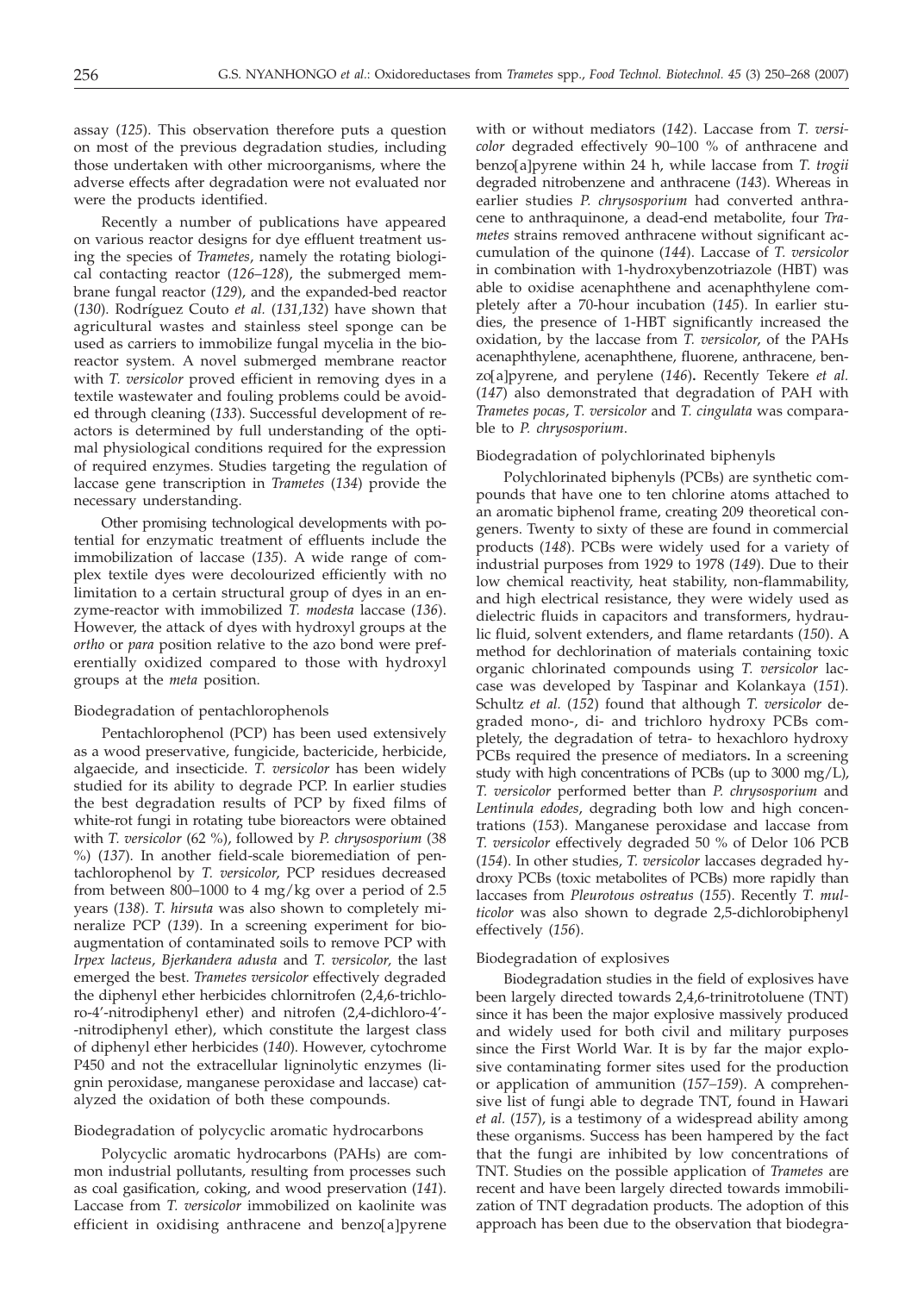dation of TNT predominantly results in the accumulation of aminodinitrotoluenes (AMDNT), azoxy compounds and diaminonitrotoluenes (DAMNT), which are both toxic and carcinogenic. Another motivation for developing fungus-based technologies is the fact that laccases are involved in the formation of humic material (*160*) and that laccase-oxidized molecules either undergo nonenzymatic reaction among themselves or with molecules in the surrounding milieu, which are not necessarily laccase substrates, leading to the formation of polymers (*161*). Dawel *et al.* (*162*) provided the first evidence for the coupling of 2,4-diamino-6-nitrotoluene onto guaiacol using *T. versicolor*. Later Thiele *et al.* (*163*) demonstrated the ability of laccases from *T. villosa* to facilitate irreversible coupling of TNT and its products to humic and catechol compounds. More recently, Nyanhongo *et al.* (*164*,*165*) evaluated the ability to immobilize TNT biotransformation metabolites onto different humic monomers by laccase-producing fungal isolates of *T. modesta*, *T. versicolor* and *T. hirsuta*. Incorporation of humic monomers, especially ferulic acid, guaiacol and catechol, drastically reduced the accumulation of aminodinitrotoluenes during the biotransformation of TNT. Immobilization experiments with the major individual TNT metabolites, using pure *T. modesta* and *T. hirsuta* laccase in the presence of either guaiacol, syringic acid, ferulic acid or catechol, showed that immobilization decreased in the order 2-hydroxylaminodinitrotoluenes (HADNTs)> AMDNTs>DAMNTs, although azoxy compounds were effectively immobilized. HADNTs, which are the first TNT biodegradation metabolites, were completely immobilized in the presence of humic monomers. The study concluded that for effective immobilization to be achieved, incorporation of humic monomers during the initial stages of degradation by laccase mediators is essential. Acute toxicity tests conducted during the biodegradation and immobilization process in *T. modesta* cultures also showed a decrease in toxicity. This strategy is attractive for application in highly contaminated soils and in process wastewater, as it will drastically reduce the spread of TNT and its degradation products. The practical application of such a strategy is quite feasible since humic substances are readily available in nature and they can be easily added to TNT wastewaters or sediments.

# Biodegradation of various pollutants

The use of fungal strains in biofilters targeted at removing organic pollutants from air is quite attractive since they secrete extracellular enzymes. *T. versicolor* has been shown to be efficient in removing certain organic pollutants from waste gas (*166*).

Fungi have also been used for bioremediation of soils. *T. versicolor* proved to be more efficient than *P. chrysosporium* and *Pleurotus ostreatus* in the degradation of oil from contaminated soils degrading 25 g/kg soil in 12 months (*167*).

Fermentation of wood hydrolysates for ethanol production is made difficult by the presence of inhibitory compounds. Use of a laccase from *T. versicolor* to treat lignocellulosic hydrolysates from willow that had been pretreated with steam and  $SO<sub>2</sub>$  led to detoxification by removing monoaromatic phenolic compounds, which

would otherwise inhibit *Saccharomyces cerevisae* in the subsequent fermentation (*168*). The removal of these compounds resulted in increased ethanol production.

Canola meal (the oil-free residue from rape seed oil extraction) is a good and cheap source of protein for animals and is a particularly rich source of the sulphur amino acids, methionine and cysteine, but contains very high levels of glucosinolates, fiber, phytate, and phenolics, which reduce its value for animal feed. Lacki and Duvnjak (*169*–*171*) used an enzyme preparation from *T. versicolor* containing laccase to remove soluble phenolic acid esters and other phenolic compounds from commercial canola meal. A decrease by more than 98 % (judged by the reduction of sinapic acid ester) together with an only slight reduction of the meal protein content was reported to be more efficient than other tested methods.

# **Cellobiose Dehydrogenase**

# *History and in vivo function*

Cellobiose dehydrogenase [cellobiose:(acceptor) 1-oxidoreductase, EC 1.1.99.18] is an extracellular flavocytochrome, discovered in 1974 by Westermark and Eriksson in *Trametes versicolor* (*172*) and shortly thereafter in *Phanerochaete chrysosporium* (*173*) during screening on kraft lignin-cellulose agar containing cellobiose. The typical darkening of the agar below and around the mycelium after 5 days of growth indicated the oxidation of phenolic substances by laccase activity (Bavendamm reaction; *174*), but there was also a bleached zone (indicating quinone reduction) dividing the darkened area into an inner and an outer circle. An enzyme mixture was extracted from the bleach zone. It oxidised the laccase substrate guaiacol due to laccase activity, but after the addition of cellobiose, the brown colour of the oxidised guaiacol disappeared. The enzyme responsible for this reduction was isolated and is now called cellobiose dehydrogenase.

Cellobiose dehydrogenase (CDH) is secreted by several wood-degrading, phytopathogenic and saprophytic fungi from the phyla of Basidiomycota and Ascomycota (*17,18*) in the presence of cellulose or cellobiose during the exponential phase of growth together with cellulolytic, hemicellulolytic, or ligninolytic enzymes (*175*). In the *Trametes* family CDH occurence has been reported for *T. versicolor* (*176*), *T. cotonea*, *T. gibbosa*, *T. hirsuta*, *T. incerta*, *T. maxima*, *T. meyenii*, *T. multicolor*, *T. pubescens*, *T. suaveolens*, and *T. villosa* (*177*). Although its *in vivo* function is not totally clear, CDH is certainly involved in the degradation of the two most prominent biopolymers, cellulose and lignin. This was elegantly demonstrated by creating a CDH-deficient *T. versicolor* mutant that had a greatly decreased ability to colonize fresh or seasoned native birch wood (*178*). A mechanism proposed by Kremer and Wood (*179*) suggests the degradation or depolymerization of cellulose, hemicellulose, and lignin by the generation of hydroxyl radicals in a Fenton type reaction *via* the enzyme-catalysed reduction of  $Fe^{3+}$  to  $Fe^{2+}$ . This mechanism could also provide fungi without special lignin degrading enzymes a limited lignolytic activity (*i.e.* brown-rot (*180*), and plant pathogenic fungi).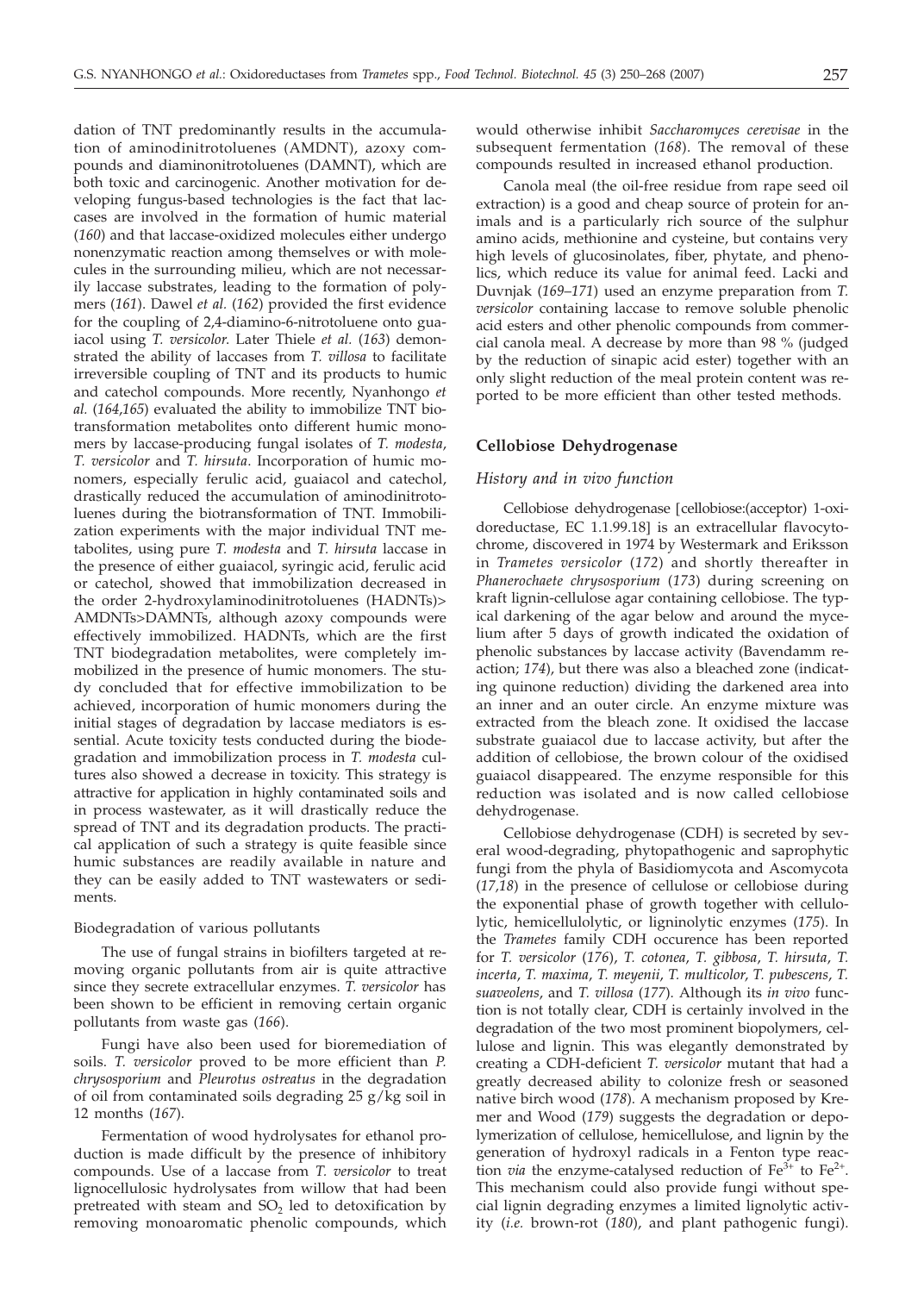The production of reactive oxygen species by CDH has been confirmed by Mason *et al.* (*181,182*). The authors suggest that CDH can produce both reagents needed for Fenton chemistry, namely  $H_2O_2$  and ferrous iron complexes, which may migrate into and disrupt the lignocellulose matrix.

# *Molecular and catalytic properties*

Typically, CDH is a monomeric protein with a bipartite domain organisation, consisting of an N-terminal heme domain containing a cytochrome *b*-type heme and a C-terminal flavin domain with a noncovalently bound flavin-adenine-dinucleotide (FAD). The flavin domain is loosely related to several other FAD containing oxidases and dehydrogenases in the glucose-methanol-choline (GMC) oxidoreductase family. Based on the reported sequences, a phylogenetic tree of all currently known CDH sequences was constructed (*183*).

Comprehensive characterization of *Trametes* CDH has been performed for four species, namely *T. versicolor* (*176*), *T. villosa, T. pubescens* (*177*), and *T. hirsuta* (*184*). The molecular mass, determined by SDS-PAGE, is nearly identical, being 97 000 for the CDH of *T. versicolor*, 98 000 for that of *T. villosa*, and 100 000 for that of *T. pubescens*. Although not reported, it is likely that the enzymes are glycosylated like other members of the CDH family (*185*,*186*). The isoelectric points are 4.2 (*T. versicolor* CDH), 4.4 (*T. villosa* CDH), and 4.3 (*T. pubescens* CDH), these values being consistent with the reported values of other basidiomycete CDHs.

The catalytic cycle of CDH is divided into a reductive half-reaction and an oxidative half-reaction. During the reductive half-reaction the natural substrate  $\beta$ -D-cellobiose and higher cellodextrines are oxidised at the anomeric C1 carbon atom to yield cellobionolactone, which is further hydrolysed in bulk water to the corresponding aldonic acid (*187*). *In vitro* the b-1,4-linked disaccharides lactose and mannobiose are acceptable substrates, whereas the  $\alpha$ -1,4-linked maltose or the monosaccharide glucose are poor substrates, as indicated by the relatively low values of their specificity constants (*i.e.*,  $k_{cat}/K_m$ ).

The reduced enzyme can be reoxidized by two-electron acceptors such as oxygen, 2,6-dichloroindophenol (DCIP), methylene blue, and several quinones, or one- -electron acceptors like the 2,3´-azino-bis(3-ethylbenzthiazoline-6-sulphonic acid) (ABTS) cation radical, complexed metal ions such as  $Fe^{3+}$  and  $Mn^{3+}$ , and even cytochrome *c* (*176*). Kinetic parameters for four *Trametes* CDHs are shown in Table 2.

# *Applications*

The catalytic properties of *Trametes* and other basidiomycte CDHs are used in several interesting applications in two main areas: analytical usage in biosensors and enzymatic assays for the detection and quantification of substrates and analogous molecules, as well as biotechnological applications in pulp and paper processing, bioremediation/biodegradation, and biocatalysis. The high cost of CDH has discouraged the use of CDH in industrial processes, although heterologous expression of several CDHs in *Pichia pastoris* might change the situation.

Table 2. Kinetic parameters of cellobiose dehydrogenases from *Trametes* species

|                         |     | Species (Ref. no.) |                  |      |     |                                          |                    |           |                                                         |     |                     |      |     |     |                  |             |
|-------------------------|-----|--------------------|------------------|------|-----|------------------------------------------|--------------------|-----------|---------------------------------------------------------|-----|---------------------|------|-----|-----|------------------|-------------|
|                         |     |                    | T. hirsuta (184) |      |     |                                          | T. pubescens (177) |           |                                                         |     | T. versicolor (176) |      |     |     | T. villosa (177) |             |
| a<br>Electron donors    |     |                    |                  |      |     | pH in assay, $K_m/mM$ , $k_{cat}/s^{-1}$ |                    |           |                                                         |     |                     |      |     |     |                  |             |
| Cellobiose              |     | 5.0                | 0.042 10.7       |      |     | 4.5                                      |                    | 0.21 21.9 |                                                         | 4.5 | 0.12                | 6.1  |     | 4.5 |                  | $0.21$ 23.6 |
| Cellotriose             |     | 5.0                | 0.22             | 3.5  |     |                                          |                    |           |                                                         |     |                     |      |     |     |                  |             |
| Cellotetraose           |     | 5.0                | 1.40             | 9.5  |     | 4.5                                      |                    | 0.42 15.0 |                                                         |     |                     |      |     | 4.5 |                  | 0.47 14.2   |
| Cellopentaose           |     |                    |                  |      |     | 4.5                                      |                    | 0.46 13.9 |                                                         |     |                     |      |     | 4.5 | 0.51             | 14.7        |
| Lactose                 |     | 5.0                | 2.13             | 6.9  |     | 4.5                                      | 2.4                | 25.8      |                                                         |     |                     |      |     | 4.5 | 3.7              | 26.9        |
| Maltose                 |     |                    |                  |      |     | 4.5                                      | 390                | 1.9       |                                                         |     |                     |      |     | 4.5 | 350              | 2.1         |
| Glucose                 |     |                    |                  |      |     | 4.5                                      | 890                | 1.3       |                                                         |     |                     |      |     | 4.5 | 1300             | 1.9         |
| b<br>Electron acceptors |     |                    |                  |      |     |                                          |                    |           | pH optimum, pH in assay, $K_m/\mu M$ , $k_{cat}/s^{-1}$ |     |                     |      |     |     |                  |             |
| Dichloroindophenol      | 5.0 | 5.0                | 12.2             | 20.9 | 4.5 | 4.5                                      | 4.9                | 25.6      |                                                         | 4.5 | 11                  | 37   | 4.5 | 4.5 | 9.9              | 38.1        |
| 1,4-Benzoquinone        |     |                    |                  |      | 4.5 | 4.5                                      | 19                 | 27.5      |                                                         |     |                     |      | 4.5 | 4.5 | 11               | 20.8        |
| TBBQ                    |     | 5.0                | 38.9             | 11.7 | 4.5 | 4.5                                      | 18                 | 24.2      |                                                         | 4.5 | 26                  | 25   | 4.5 | 4.5 | 41               | 16.9        |
| Cytochrome c            |     | 5.0                | 1.3              | 1.1  | 3.5 | 3.5                                      | 0.7                | 29.4      |                                                         | 4.5 | 7.8                 | 10.2 | 3.5 | 3.5 | 1.8              | 31.5        |
| ABTS cation radical     |     |                    |                  |      | 4.0 | 4.0                                      | 0.3                | 18.1      |                                                         |     |                     |      | 4.0 | 4.0 | 0.2              | 16.1        |
| Ferricyanide            |     | 5.0                | 214              | 7.0  | 4.0 | 4.0                                      | 8.6                | 27.8      |                                                         | 4.5 | 10                  | 5.3  | 4.0 | 4.0 | 5.5              | 36.9        |
| Ferricenium ion         |     |                    |                  |      | 4.5 | 4.5                                      | 1.0                | 34.7      |                                                         |     |                     |      | 4.5 | 4.5 | 1.2              | 35.6        |

a measurements were performed at 25 °C (*T. hirsuta* CDH, *T. versicolor* CDH) and 30 °C (*T. villosa* CDH, *T. pubescens* CDH) with 2,6-dichloroindophenol as electron acceptor

b measurements were performed with cellobiose at 25 °C (*T. hirsuta* CDH, *T. versicolor* CDH) and with lactose as electron donor at 30 °C (*T. villosa* CDH, *T. pubescens* CDH)

ABTS 2,2'-azino-bis(3-ethylbenzthiazoline-6-sulphonate); TBBQ 3,5-di-*tert*-butyl-1,2-benzoquinone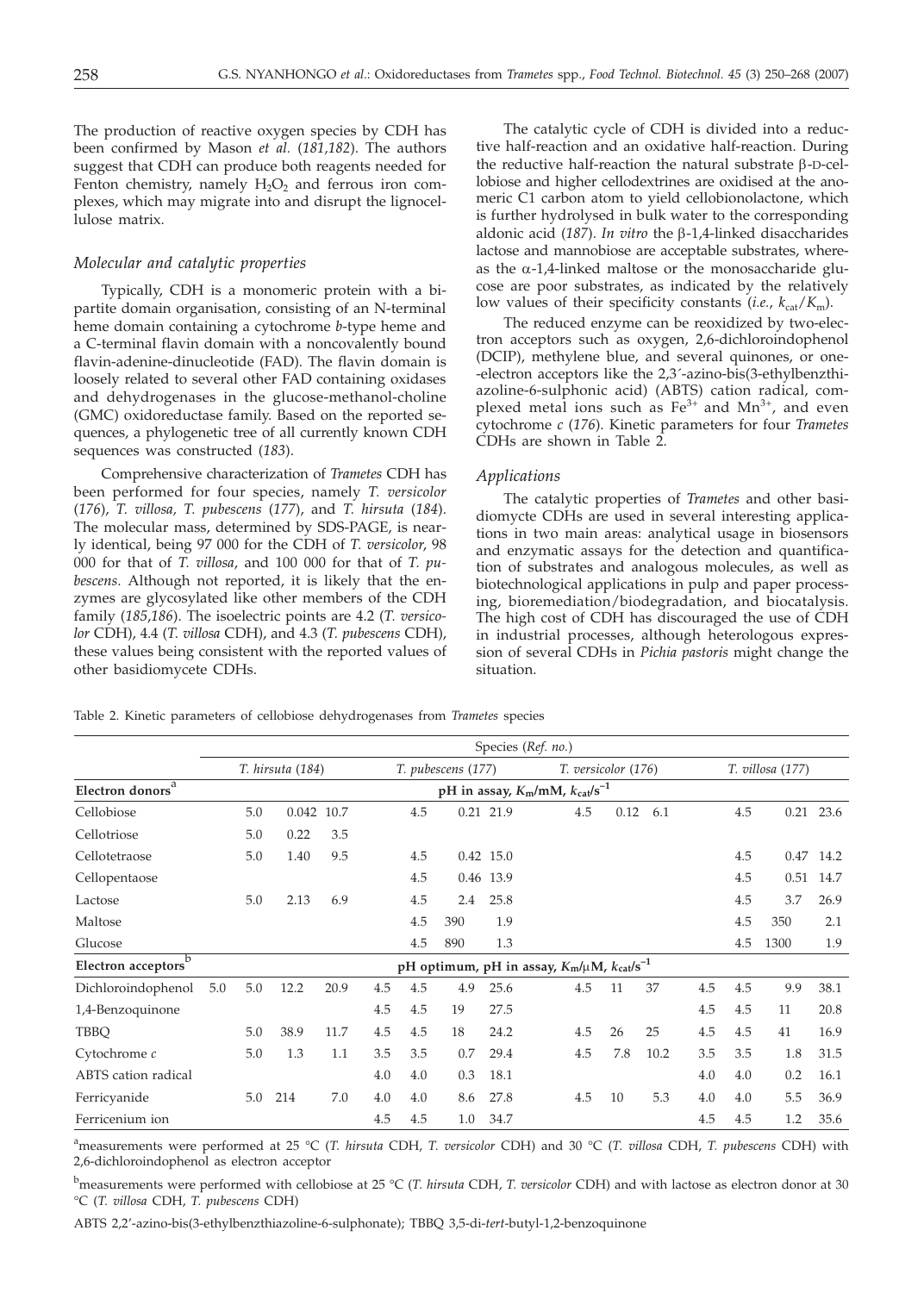# Biosensors

Although soluble CDH has been applied in enzymatic assays for the determination of cellobiose produced in the cellulase saccharification process (*188*,*189*), to monitor chromatographic cellobiohydrolase purification (*190*), and to quantify lactose in milk (*191*), the usage in biosensors is much more promising.

The first approaches towards the detection of cellobiose and lactose had been based on mediated electron transfer (MET). Therefore, the so-called second-generation biosensors were created by immobilizing CDH from *P. chrysosporium* on a polyvinyl pyridine polymer functionalised with osmium complexes and polyamine groups (Os-pVP-PA) on a rotating disc electrode (*192*,*193*), a polyvinyl pyridine polymer functionalised with osmium complexes and ethylamine groups (Os-pVP-EA) (*194*), and an osmium-based hydrogel on a graphite electrode. Each of them was used together with a second electrode containing an oligosaccharide dehydrogenase in a dual- -enzyme electrode cell (*195*). Due to the catalytic properties of basidiomycete CDHs, the sensitivity for glucose is several orders of magnitude lower than for cellobiose. The discrimination of reducing monosaccharides is an interesting feature allowing selective measurements of  $\beta$ -1,4-linked disaccharides in the presence of usually interfering monosaccharides. In a more recent approach, *T. versicolor* CDH was used to detect lactose with a third- -generation biosensor using the excellent direct electron tranfer (DET) characteristics of the enzyme (*196*). With the enzyme simply immobilized on a graphite electrode surface by physical adsorption, the electrode was used in a wall-jet amperometric cell. A detection limit of  $1 \mu M$ lactose with a linear range of detection from 1 to  $100 \mu M$ makes it the currently most sensitive biosensor for lactose.

First-generation biosensors were constructed for the detection of electron acceptors. The underlying principle is the reduction of the analyte by CDH followed by reoxidation at the electrode, thus giving an amperometric signal. The detection of *ortho*- and *para*-diphenolic compounds was accomplished with CDH directly absorbed onto graphite electrodes. The sensor efficiently discriminated between diphenols and monophenols, and was sensitive enough to detect these at concentrations as low as 5 nM (*197*,*198*). The same electrode was used in an enzyme flow immunoassay as the label detector. The substrate 4-aminophenol was oxidised at the electrode surface forming 4-iminoquinone, which was reduced back by CDH in the presence of cellobiose. This cycling of the analyte was used to amplify the signal (*199*). Stoica *et al.* (*200*) used a modified graphite electrode for the detection of catecholamines in the flow injection mode. The sensitivity, linear range, and amplification factor were modulated by the cellobiose concentration in the buffer, the cellobiose being used to recycle the catecholamines between the graphite electrode and the reduced CDH. The result of this is an amplified response, enabling detection limits below 1 nM.

#### Biotechnology

The application of CDH in processes for the industrial, enzymatic conversion of carbohydrates requires purified enzyme. The high enzyme costs have to be offset by efficient usage or highly priced products. To use the enzyme efficiently, a regeneration system employing a redox mediator and laccase was suggested for the production of lactobionic acid (*201*). The process provides a high total turnover number for both enzymes, mainly depending on the applied redox mediator. The highest specific productivity of a typical conversion was reported to be 32  $g/(L \cdot h)$ , which is high compared to other enzymatic processes (*202*). A schematic presentation of the regeneration cycle, proposed for several flavoprotein dehydrogenases/oxidases, can be seen in Fig. 1.



**Fig. 1.** Schematic presentation of the proposed regeneration scheme for cellobiose dehydrogenase and pyranose 2-oxidase employing laccase for efficient redox mediator recycling

The use of this enzyme system for the production of a lactose-free galactooligosaccharide mixture was also proposed. After transgalactosylation, the residual lactose is converted to lactobionic acid by the enzymatic reaction described above, the lactobionic acid being easily removed by ion-exchange chromatography. The product obtained was of considerably higher purity than other available products (*203*).

# Waste removal and bioremediation

The application of CDH in the removal of compounds harmful to the environment has been proposed and two degradation routes have been suggested: a non- -specific, free radical mechanism for depolymerisation by hydroxyl radicals, produced in a Fenton type reaction (*204*), and the formation of carboxylate radicals in the presence of oxalate and ferric iron (*205*). However, the use of CDH in this area is limited to the whole-cell approach and the effects described are a result of the action of several enzymes including CDH.

# Enzymatic treatment of paper pulp

Several authors suggested that CDH could be used as part of an enzyme complex to modify or break down cellulose and lignin in the pulp and paper industry (*206*). Their suggestion was to use it similarly to other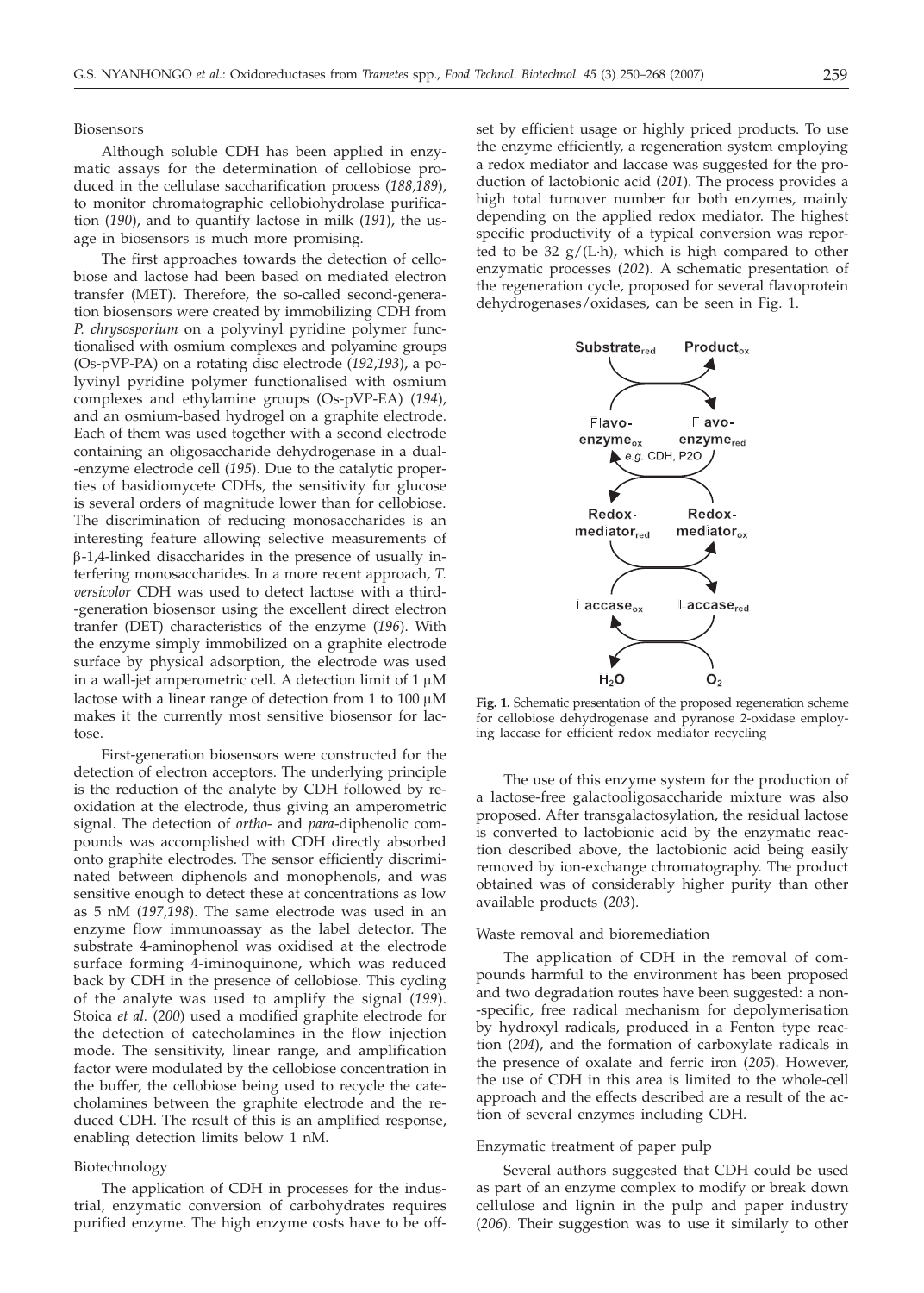ligninolytic enzymes in the presence of complexed iron. A synergistic interaction of CDH with another ligninolytic enzyme, manganese peroxidase, has been reported (*207*). Reports on the successful use of CDH in kraft pulp delignification/bleaching involve the *Schizophyllum commune* enzyme (*208*) and the *Humicola insolens* enzyme (*209*). The degree of bleaching has been moderate in all these experiments. Additionally, the unspecific attack of hydroxyl radicals also affects cellulose fibres. The supplementation of Douglas fir kraft pulp with CDH, cellobiose, and iron resulted in a substantial reduction in the degree of polymerisation of the pulp cellulose (*210*). The use of basidiomycete CDH for bleaching is not feasible because of the high pH applied and the high enzyme costs, but pretreatment with whole organisms is a promising strategy.

# **Pyranose 2-Oxidase**

# *History and catalysis*

The enzyme pyranose 2-oxidase (P2O) (pyranose: oxygen 2-oxidoreductase; EC 1.1.3.10), which catalyzes the oxidation of several aldopyranoses at position C2 to yield the corresponding 2-ketoaldoses (aldos-2-uloses, osones), was first discovered by Ruelius *et al.* in 1968 (*211*). It is widely distributed among wood-degrading basidiomycetes (*212–214*). It has been purified and characterized from several microorganisms, including *Phanerochaete chrysosporium* (*215*), *Phlebiopsis gigantea* (*216*), *Pleurotus ostreatus* (*217*), and unidentified basidiomycete no. 52 (*218*). In *Trametes* sp., P2O was first described by Machida and Nakanishi (*219*) in *Trametes* (*Coriolus*) *versicolor*, and later in *T. multicolor* (*220*) and *T. pubescens* (*221*). *Trametes* P2O exhibits significant oxidative activity on a number of carbohydrates present during wood degradation and transfers the two electrons obtained to molecular oxygen, thus forming hydrogen peroxide (*19*). From ultrastructural and immunocytochemical studies, it is known that P2O is primarily localized in the periplasmic space (*222*). Only during autolysis, which occurs at later stages of development, it is located extracellularly, and under these circumstances it is primarily associated with the fungal cell walls or with extracellular slime. This preferential distribution in the peripheral regions of the fungal cell wall cytoplasm is consistent with previous reports of  $H_2O_2$  production in white-rot fungi under ligninolytic conditions (*223,224*). The hydrogen peroxide produced by P2O may be used as cosubstrate by two lignin-degrading enzymes, namely lignin peroxidase and manganese peroxidase. Thus the main metabolic role of P2O appears to be a constituent of the fungal ligninolytic system (*222*).

*T. multicolor* P2O is a rather large, homotetrameric protein that contains covalently bound flavin adenine dinucleotide (FAD) (*225*). The *in vivo* substrates of P2O are presumably D-glucose, D-galactose, and D-xylose, which are abundant in lignocellulose and which are oxidized to 2-keto-D-glucose (D-*arabino*-hexos-2-ulose, 2-dehydro-D-glucose), 2-keto-D-galactose (D-*lyxo*-hexos-2-ulose, 2-dehydro-D-galactose), and 2-keto-D-xylose (D-*threo*-pentos-2-ulose, 2-dehydro-D-xylose), respectively. In addition, P2O also exhibits significant activity with a number of other carbohydrates, including L-sorbose, D-glucono-1,5-lactone, and D-allose (*226*). The substrate selectivity, however, varies to some extent among P2Os isolated from different fungi. *T. multicolor* P2O almost exclusively oxidizes sugars at position C2, whereas *T. versicolor* P2O can also oxidize the C3 atom (*227*). The enzyme-substrate complex for *Tm*P2O was simulated in docking experiments by Hallberg *et al.* (*225*); these experiments suggested a more favourable positioning with the C2 of glucose in proximity of the electron withdrawing N5 of the FAD. After reduction of the FAD, the electrons are transferred to molecular oxygen, resulting in the formation of hydrogen peroxide (*19*), or to other electron acceptors shown in Table 3. The reported glycoside transfer reaction of *Phanerochaete gigantea* P2O (*19*) was not found in *Trametes multicolor* P2O (C. Leitner, unpublished results).

| Table 3. Kinetic parameters of pyranose 2-oxidases from Trametes species |
|--------------------------------------------------------------------------|
|--------------------------------------------------------------------------|

|                                 | Species (Ref. no.) |                         |                |                |  |  |  |  |  |  |
|---------------------------------|--------------------|-------------------------|----------------|----------------|--|--|--|--|--|--|
|                                 |                    | T. versicolor (219)     |                |                |  |  |  |  |  |  |
| Electron donors <sup>a</sup>    | $K_m/mM$           | $k_{\text{cat}}/s^{-1}$ | Rel. $act./\%$ | Rel. $act./\%$ |  |  |  |  |  |  |
| D-Glucose                       | 0.74               | 54                      | 100            | 100            |  |  |  |  |  |  |
| L-Sorbose                       | 38                 | 53                      | 99             | 3.4            |  |  |  |  |  |  |
| D-Xylose                        | 30                 | 30                      | 56             | 2.6            |  |  |  |  |  |  |
| D-Galactose                     | 9.2                | 3.1                     | 5.7            | 0.9            |  |  |  |  |  |  |
| Electron acceptors <sup>b</sup> |                    |                         |                |                |  |  |  |  |  |  |
| Oxygen                          | 0.09               | 71                      | 100            | 100            |  |  |  |  |  |  |
| 1,4-Benzoquinone                | 0.30               | 270                     | 380            |                |  |  |  |  |  |  |
| 2,6-Dichloroindophenol          | 0.094              | 150                     | 210            | 2.5            |  |  |  |  |  |  |
| ABTS cation radical             | 0.07               | 21                      | 30             |                |  |  |  |  |  |  |

a measurements were performed at 30 °C (*T. multicolor* P2O) and 37 °C (*T. versicolor* P2O) measuring the generation of hydrogen peroxide from dissolved molecular oxygen in a peroxidase coupled assay at pH=6.5 (*T. multicolor* P2O) and 7.0 (*T. versicolor* P2O)

 $^{\rm b}$ measurements were performed with glucose as electron donor at the same temperatures and pH values as in (<sup>a</sup>) except 1,4-benzoquinone and 2,6-dichloroindophenol (*T. multicolor* P2O, pH=4.5)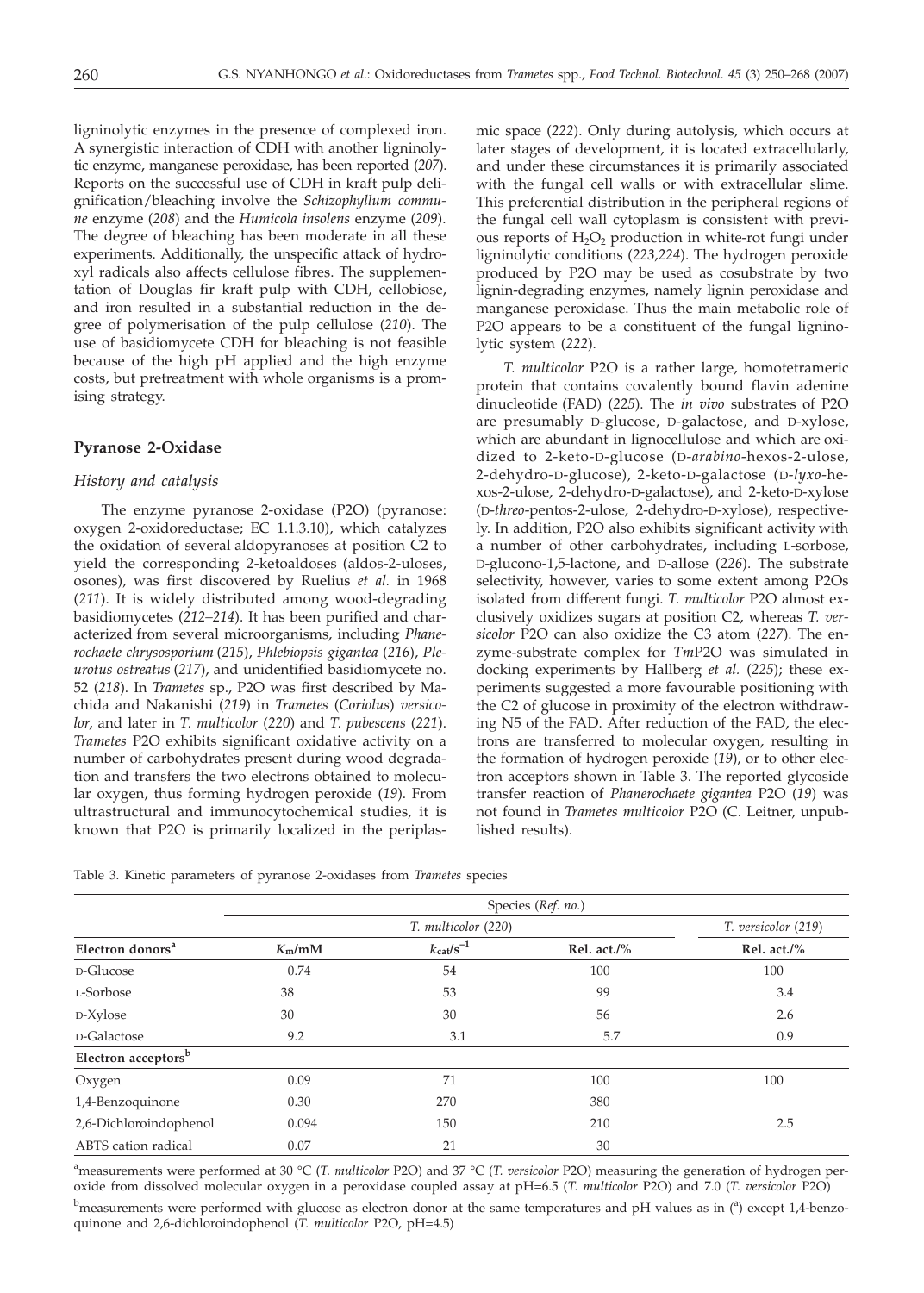# *Applications*

# Biocatalysis and food technology

For the last two decades, P2O has received increased attention as the key biocatalyst in several biotechnological applications. P2O was used as the key biocatalyst in the Cetus process, which was patented in 1981 for the conversion of D-glucose to D-fructose *via* the intermediate 2-keto-D-glucose (*228–230*). Despite the fact that this process never went beyond pilot plant scale, there is still some interest in it (*231–233*), because in a similar way D-galactose can be converted to D-tagatose (*234,235*). D-Tagatose has the potential for use as a low-calorie sweetener with sweetness comparable to that of sucrose, it is non-cariogenic and also exhibits a prebiotic effect (*236*).

Several 2-ketosugars can be efficiently produced by coupling the pyranose 2-oxidase *via* a redox mediator (*e.g*. benzoquinone) to laccase as a regenerating enzyme (*201*). The scheme of the regeneration system is shown in Fig. 1.

When pyranose 2-oxidase is added to dough intended for use in the preparation of baked products, it oxidizes dough constituents and thereby serves to improve the strength of gluten structures in the dough or baked products. This results in an overall improved strength of the dough, in addition to better rheological and handling properties. Furthermore, the gluten strengthening effect mentioned above may result in an increased volume and an improved crumb structure and softness of the baked product, as well as an increased strength, stability and reduced stickiness of the dough, thus resulting in improved machinability. The effect on the dough may be particularly advantageous when poor quality flour is used. The improved machinability is of particular importance in connection with dough that is to be processed industrially (*237*).

#### Personal care

In oxidative hair dyes, usually an oxidation dye (*p*-phenylenediamine and *p*-aminophenol in alkaline solution) and an oxidizing agent (hydrogen peroxide) are mixed upon use and applied to hair. Both, the alkaline dye solution and the hydrogen peroxide lead to serious skin irritation and hair damage. By using P2O instead of hydrogen peroxide in neutral solution, these problems can be avoided (*238*).

# Analytics and biosensors

Pyranose 2-oxidase was suggested for the quantitative determination of two important substrates. In a glucose assay it has two main advantages over the commonly used glucose oxidase: a higher affinity for the substrate and no selectivity for either the  $\alpha$ - or  $\beta$ -anomer of glucose, which improves the response time of the reaction. The detection of 1,5-dehydroglucitol, a natural glucose analogue and important clinical marker for hyperglycemia or renal dysfuncion, was proposed by Yabuuchi *et al.* (*239*). Several assays were developed and are used in clinical trials (2*40–246*).

To construct a P2O biosensor, the enzyme was immobilised on electron mediating osmium redox polymers (*247*). This 'wiring' of the enzyme to the electrode enabled a measurement of glucose that was indepenent of oxygen concentration. This was possible because the high electron collecting efficiencies of the osmium redox polymers compete very well with molecular oxygen, the natural reoxidising agent for P2O.

# **Conclusions and Evaluation of Future Potential**

One aim of this review was to show the multitude of applications of *Trametes*, either the intact organism or isolated enzymes thereof, which have been proposed, tested at pilot-scale, or realized in a variety of biotechnological applications. Based on the defined catalytic properties of the purified oxidoreductases laccase, cellobiose dehydrogenase, and pyranose 2-oxidase, low-volume high-cost analytical applications like biosensors were developed. The application of homogenous enzymes or of mixtures with defined composition also ensures specific reactions of substrates without side-products being formed, but only in a small fraction of the examples shown was the profit high enough to justify the use of the expensive biocatalysts. Sometimes, specialised mediators are used to enhance or enable desired reactions. Although *Trametes* possesses efficient machinery for the production of the three mentioned enzymes, heterologous expression in suitable fungal or yeast hosts might reduce enzyme costs further. Together with advances in reaction engineering, this aspect will enable broader usage. A third field of application is bioremediation or waste treatment. Certainly, the pressure for low-cost treatments is most pronounced in these high-volume applications, favouring the use of the whole microorganism or unpurified culture broth. As demonstrated by several reviewed articles, the concerted attack of *Trametes* ligninolytic enzymes can handle substances that otherwise would be difficult to degrade. It is quite reasonable to propose that, based on the numerous catalytic properties of the described enzymes, many new applications will be found in the near future, thereby highlighting a versatile genus of white-rot fungi: *Trametes*.

# **References**

- *1.* S. Rodríguez Couto, E. Rosales, M. Gundín, M.Á. Sanromán**,** Exploitation of a waste from the brewing industry for laccase production by two *Trametes* species, *J. Food Eng. 64* (2004) 423–428.
- *2.* S. Rodríguez Couto, M.Á. Sanromán, Application of solid- -state fermentation to ligninolytic enzyme production, *Biochem. Eng. J. 22* (2005) 211–219.
- *3.* P. Baldrian, Fungal laccases Occurrence and properties, *FEMS Microbiol. Rev. 30* (2006) 215–242.
- *4.* A.M. Mayer, R.C. Staples, Laccase: New functions for an old enzyme, *Phytochemistry, 26* (2002) 551–565.
- *5.* A. Leonowicz, N.S. Cho, J. Luterek, A. Wilkolazka, M. Wojtaswasilewska, A. Matuszewska, M. Hofrichter, D. Wesenberg, J. Rogalski, Fungal laccase: Properties and activity on lignin, *J. Basic Microbiol. 137* (2001) 185–227.
- *6.* A. Hatakka, Lignin-modifying enzymes from selected white- -rot fungi – Production and role in lignin degradation, *FEMS Microbiol. Rev. 13* (1994) 125–135.
- *7.* S. Riva, Laccases: Blue enzymes for green chemistry, *Trends Biotechnol. 24* (2006) 219–226.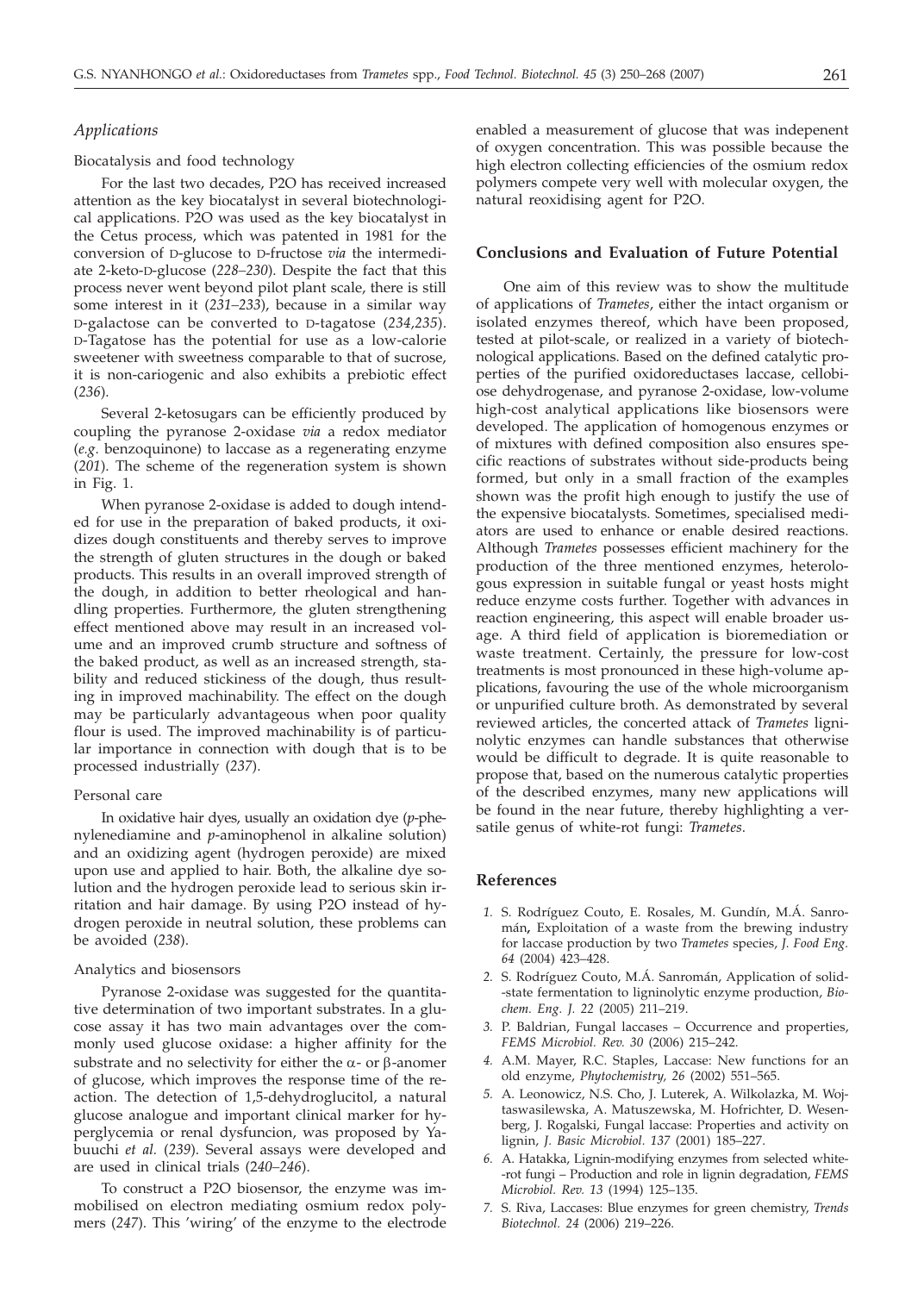- *8.* E.I. Solomon, U.M. Sundaram, T.E. Machonkin, Multicopper oxidases and oxygenases, *Chem. Rev. 96* (1996) 2563–2605.
- *9.* E.I. Solomon, P. Chen, M. Metz, S.K. Lee, A.E. Palmer, Oxygen binding, activation, and reduction to water by copper proteins, *Angew. Chem. 40* (2001) 4570–4590.
- *10.* C.F. Thurston, The structure and function of fungal laccases, *Microbiology*, *140* (1994) 19–26.
- *11.* F. Xu, Oxidation of phenols, anilines, and benzenethiols by fungal laccases: Correlation between activity and redox potentials as well as halide inhibition, *Biochemistry*, *35* (1996) 7608–7614.
- *12.* D. Wesenberg, I. Kyriakides, S.N. Agathos, White-rot fungi and their enzymes for the treatment of industrial dye effluents, *Biotechnol Adv. 22* (2003) 161–187.
- *13.* N. Duran, M.A. Rosa, A. Dannibale, L. Gianfreda, Applications of laccases and tyrosinases (phenoloxidases) immobilized on different supports: A review, *Enzyme Microb. Technol. 31* (2002) 907–931.
- *14.* M. Scherer, R. Fischer, Purification and characterisation of laccase II of *Aspergillus nidulans*, *Arch. Microbiol. 170* (1998) 78–84.
- *15.* G. Muñoz, F. Gillen, A.T. Martinez, M.J. Marinez, Laccase isoenzymes of *Pleurotus eryngii*: Characterization, catalytic properties, and participation in acivation of molecular oxygen and Mn2+ oxidation, *Appl. Environ. Microbiol. 63* (1997) 2166–2174.
- *16.* G.S. Nyanhongo, J. Gomes, G. Gübitz, R. Zvauya, J.S. Read, W. Steiner, Production of laccase by a newly isolated strain of *Trametes modesta*, *Bioresour. Technol. 84* (2002) 259–263.
- *17.* M. Zámocký, R. Ludwig, C.K. Peterbauer, B.M. Hallberg, C. Divne, P. Nicholls, D. Haltrich, Cellobiose dehydrogenase – A flavocytochrome from wood-degrading, phytopathogenic and saprotropic fungi, *Curr. Prot. Pept. Sci. 7* (2006) 255–280.
- *18.* G. Henriksson, G. Johansson, G. Pettersson, A critical review of cellobiose dehydrogenase, *J. Biotechnol. 78* (2000) 93–113.
- *19.* F. Giffhorn, Fungal pyranose oxidases: Occurrence, properties and biotechnical applications in carbohydrate chemistry, *Appl. Microbiol. Biotechnol. 54* (2000) 727–740.
- *20.* G. Fahraeus, B.L. Reinhammar, Large scale production and purification of laccase from cultures of the fungus *Polyporus versicolor* and some properties of laccase, *Acta Chem. Scand. 21* (1967) 2367–2378.
- *21.* K.E. Eriksson, R.A. Blankette, P. Ander: *Microbial and Enzymatic Degradation of Wood and Wood Components*, Springer, New York, USA (1990).
- *22.* R.A. Blanchette, R.L. Farrell, T.A. Burns, P.A. Wendler, W. Zimmermann, T.S. Brush, R.A. Snyder, Biological control of pitch in pulp and paper production by *Ophiostoma piliferum*, *Tappi J. 75* (1992) 102–106.
- *23.* K. Messner, E. Srebotnik, Biopulping: An overview of developments in an environmentally safe papermaking, *FEMS Microbiol. Rev*. *13* (1994) 351–365.
- *24.* P.J. Hoegger, S. Kilaru, T.Y. James, J.R. Thacker, U. Kües, Phylogenetic comparison and classification of laccase and related multicopper oxidase protein sequences, *FEBS J. 273* (2006) 2308–2326.
- *25.* G. Bertrand, Simultaneous occurence of laccase and tyrosinase in the juice of some mushrooms, *C. R. Hebd. Séances Acad. Sci. 123* (1896) 463–465 (in French).
- *26.* F. Xu, Oxidation of phenols, anilines and benzenethiols by fungal laccases: Correlation between activity and redox potentials as well as halide inhibition, *Biochemistry*, *35* (1996) 7608–7614.
- *27.* I.D. Reid, M.G. Paice, Effect of residual lignintype and amount on bleaching of kraft pulp by *Trametes versicolor*, *Appl. Environ. Microbiol. 60* (1994) 1395–1400.
- *28.* V. Ducros, A.M. Brzozowski, K.S. Wilson, P. Ostergaard, P. Schneider, A. Svendson, G.J. Davies, Structure of the laccase from *Coprinus cinereus* at 1.68 A resolution: Evidence for different 'type 2 Cu-depleted' isoforms, *Acta Crystallogr. 57* (2001) 333–336.
- *29.* K. Piontek, M. Antorini, T. Choinowski, Crystal structure of a laccase from the fungus *Trametes versicolor* at 1.90 Å resolution containing a full complement of coppers, *J. Biol. Chem. 227* (2002) 37663–37669.
- *30.* S. Garavaglia, M.T. Cambria, M. Miglio, S. Raguse, V. Iacobazzi, F. Palmieri, C. D'Ambrosio, A. Scaloni, M. Rizzi, The structure of *Rigidoporus lignosus* laccase containing a full complement of copper ions, reveals an asymmetrical arrangement for the T3 copper pair, *J. Mol. Biol. 342* (2004) 1519–1531.
- *31.* A.V. Lyashenko, I. Bento, V.N. Zaitsev, N.E. Zhukhlistova, Y.N. Zukova, A.G. Gabdoulkhakov, E.Y. Morgunova, W. Voelter, G.S. Kachalova, E.V. Stepanova, O.V. Koroleva, V.S. Lamzin, V.I. Tishkov, C. Betzel, P.F. Lindley, A.M. Mikhailov, X-ray structural studies of the fungal laccase from *Cerrena maxima*, *J. Biol. Inorg. Chem. 11* (2006) 963–973.
- *32.* O. Farver, M. Goldberg, I. Pecht, A circular dichroism study of the reactions of rhus laccase with dioxygen, *Eur. J. Biochem. 104* (1980) 71–77.
- *33.* L. Gianfreda, F. Xu, J. Bollag, Laccases: A useful group of oxidoreductive enzymes, *Bioremediation J. 3* (1999) 4–25.
- *34.* B.R.M. Reinhammar, Oxidation-reduction potentials of the electron acceptors in laccases and stellacyanin, *Biochim. Biophys. Acta*, *275* (1972) 245–259.
- *35.* F. Xu, W. Shin, S.H. Brown, J.A. Wahleithner, U.M. Sundaram, E.I. Solomon, A study of a series of recombinant fungal laccases and bilirubin oxidase that exhibit significant differences in redox potential, substrate specificity, and stability, *Biochim. Biophys. Acta*, *1292* (1996) 303–311.
- *36.* S.V. Shlev, E.A. Zaitseva, E.S. Gorshina, O.V. Morozova, V.A. Serezhenkov, D.S. Burbaev, B.A. Kusnetsov, A.I. Yaropolov, Spectral and electrochemical study of laccases from basidiomycetes, *Moscow Univ. Chem. Bull. 44* (2003) 35–39.
- *37.* S. Shleev, A. Christenson, V. Serezhenkov, D. Burbaev, A. Yaropolov, L. Gorton, T. Ruzgas, Electrochemical redox transformations of T1 and T2 copper sites in native *Trametes hirsuta* laccase at a gold electrode, *Biochem J. 385* (2005) 745–754.
- *38.* J.L. Dong, Y.Z. Zhang, Purification and characterization of two laccase isoenzymes from a ligninolytic fungus *Trametes gallica*, *Prep. Biochem. Biotechnol. 34* (2004) 179–194.
- *39.* S.V. Shleev, O.V. Morozova, O.V. Nikitina, E.S. Gorshina, T.V. Rushinova, V.A. Serezhenkov, D.S. Burbaev, I.G. Gazaryan, A.I. Yaropolov, Comparison of physico-chemical characteristics of four laccases from different basidiomycetes, *Biochimie*, *86* (2004) 693–703.
- *40.* K.S. Shin, Y.J. Lee, Purification and characterization of a new member of the laccase family from the white-rot basidiomycete *Coriolus hirsutus*, *Arch. Biochem. Biophys. 384* (2000) 109–115.
- *41.* O.V. Koroljova-Skorobogat'ko, E.V. Stepanova, V.G. Gavrilova, O.V. Morozova, N.V. Lubimova, A.N. Dzchafoarova, A.I. Jaropolov, A. Makower, Purification and characterization of the constitutive form of laccase from the basidiomycetes *Coriolus hirsutus* and effect of inducers on laccase synthesis, *Biotechnol. Appl. Biochem. 28* (1998) 47–54.
- *42.* C. Leitner, J. Hess, C. Galhaup, R. Ludwig, B. Nidetzky, K.D. Kulbe, D. Haltrich, Purification and characterization of a laccase from the white-rot fungus *Trametes multicolor*, *Appl. Biochem. Biotechnol. 98-100* (2002) 497–507.
- *43.* C. Galhaup, S. Goller, C.K. Peterbauer, J. Strauss, D. Haltrich, Characterization of the major laccase isoenzyme from *Trametes pubescens* and regulation of its synthesis by metal ions, *Microbiology*, *148* (2002) 2159–2169.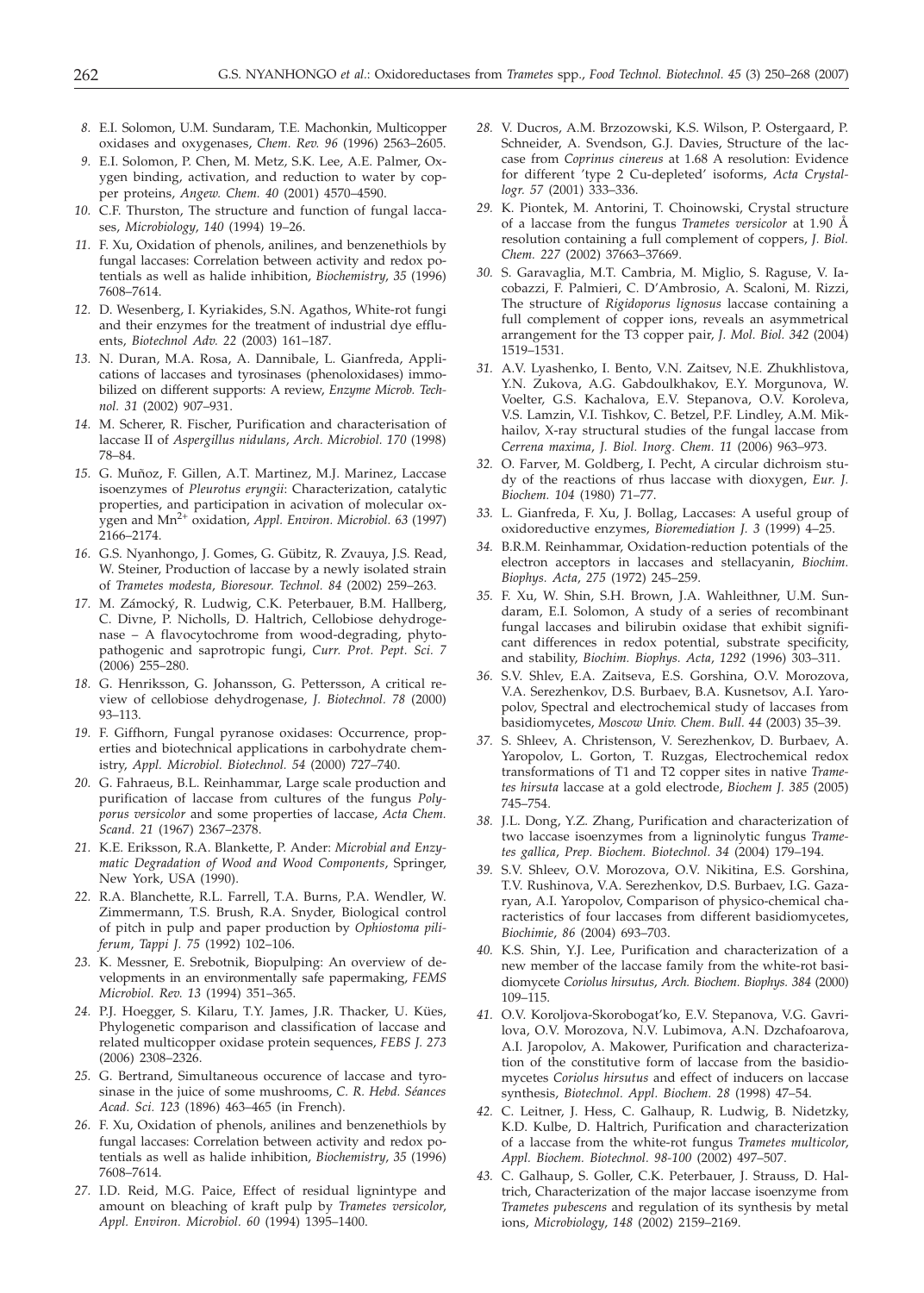- *44.* O.V. Nikitina, S.V. Shleev, E.S. Gorshina, T.V. Rusinova, V.A. Serezhenkov, D.Sh. Burbaev, L.V. Belovolva, A.I. Yaropolov, Isolation and purification of enzymes from ligninolytic complex of the basidial fungus *Trametes pubescens* (Schumach) Pilát and study of their properties, *Biochemistry* (Moscow), *70* (2005) 1274–1279.
- *45.* Y. Nishizawa, K. Nakabayashi, E. Shinagawa, Purification and characterization of laccase from white rot fungus *Trametes sanguinea* M85-2*, J. Ferment. Bioeng. 80* (1995) 91–93.
- *46.* A.M.V. Garzillo, M.C. Colao, C. Caruso, C. Caporale, D. Celletti, V. Buonocore, Laccase from the whit-rot fungus *Trametes trogii*, *Appl. Microbiol. Biotechnol. 49* (1998) 545–551.
- 47. C. Höfer, D. Schlosser, Novel enzymatic oxidaton of Mn<sup>2+</sup> to Mn3+ catalyzed by a fungal laccase, *FEBS Lett. 451* (1999) 186–190.
- *48.* D.S. Yaver, F. Xu, E.J. Golightly, K.M. Brown, S.H. Brown, M.W. Rey, P. Schneider, T. Halkier, K. Mondorf, H. Dalboge, Purification, characterization, molecular cloning, and expression of two laccase genes from the white rot basidiomycete *Trametes villosa*, *Appl. Environ. Microbiol. 62* (1996) 834–841.
- *49.* J.J. Roy, T.E. Abraham, K.S. Abhijith, P.V. Sujith Kumar, M.S. Thakur, Biosensor for the determination of phenols based on cross-linked enzyme crystals (CLEC) of laccase, *Biosens. Bioelectron. 21 (*2005) 206–211.
- *50.* R.S. Freire, N. Durán, L.T. Kubota, Effects of fungal laccase immobilization procedures for the development of a biosensor for phenol compounds, *Talanta*, *54* (2001) 681–686.
- *51.* S. Shleev, P. Persson, G. Shumakovich, Y. Mazhugo, A. Yaropolov, T. Ruzgas, L. Gorton, Interaction of fungal laccases and laccase-mediator systems with lignin, *Enzyme Microb. Technol. 39* (2006) 841–847.
- *52.* T.D. Bath: *Alternative Fuels and the Environment*, Lewis Publishers, Boca Raton, FL, USA (1995) pp. 211–212.
- *53.* A. Heller, Miniature biofuel cells, *Phys. Chem. Chem. Phys. 6* (2004) 209–216.
- *54.* S. Calabrese Barton, H.H. Kim, G. Binyamin, Y. Zhang, A. Heller, The 'wired' laccase cathode: High current density electroreduction of  $O_2$  to water at  $+0.7$  V (NHE) at pH 5, *J*. *Am. Chem. Soc. 123* (2001) 5802–5803.
- *55.* Y. Liu, M. Wang, F. Zhao, B. Liu, S. Dong, A low–cost biofuel cell with pH-dependent power output based on porous carbon as matrix, *Chem. Eur. J*. *11* (2005) 4970–4974.
- *56.* F. Barriere, P. Kavanagh, D. Leech, A laccase-glucose oxidase biofuel cell prototype operating in a physiological buffer, *Electrochim. Acta*, *51* (2006) 5187–5192.
- *57.* S. Nicotra, M.R. Cramarossa, A. Mucci, U.M. Pagnoni, S. Riva, L. Forti, Biotransformation of resveratrol: Synthesis of *trans*-dehydrodimers catalyzed by laccases from *Myceliophtora thermophyla* and from *Trametes pubescens, Tetrahedron*, *60* (2004) 595–600.
- *58.* J. Burns, T. Yokota, H. Ashihara, M.E.J. Lean, A. Crozier, Plant foods and herbal sources of resveratrol, *J. Agric. Food Chem. 50* (2002) 3337–3340.
- *59.* D. Latruffe, B. Delmas, M. Jannin, M. Cherkaoui, P. Passilly-Degrace, J.P. Berlot, Molecular analysis on the chemopreventive properties of resveratrol, a plant polyphenol microcomponent, *Int. J. Mol. Med*. *10* (2002) 755–760.
- *60.* S. Nicotra, A. Intra, G. Ottolina, S. Riva, B. Danieli, Laccase-mediated oxidation of the stereoid hormone 17β-estradiol in organic solvents, *Tetrahedron: Asymmetry*, *15* (2004) 2927–2931.
- *61.* A. Intra, S. Nicotra, S. Riva, B. Danieli, Significant and unexpected solvent influence on the selectivity of laccase-catalyzed coupling of tetrahydro-2-naphthol derivatives, *Adv. Synth. Catal. 347* (2005) 973–977.
- *62.* D. Monti, A. Candido, M.M. Cruz Silva, V. Kren, S. Riva, B. Danieli, Biocatalyzed generation of molecular diversity:

Selective modification of the saponin asiaticoside, *Adv. Synth. Catal. 347* (2005) 1168–1174.

- *63.* L.C. Ricci, J.V. Comasseto, L.H. Andrade, M. Capelari, Q.B. Cass, L.M.A. Porto, Biotransformations of aryl alkyl sulfides by whole cells of white-rot Basidiomycetes, *Enzyme Microb. Technol. 36* (2005) 937–946.
- *64.* L. Huybrechts, Tooth whitening products and procedures based on enzymatic and oxidant formulations. *PCT Int. Appl. PCT2001064175* (2002).
- *65.* G. Lang, J. Cotteret, Hair dye composition containing a laccase. *International patent WO9936036* (1999).
- *66.* G. Lang, A. Lagrange, Oxidative hair dye compositions containing paraphenylenediamines, *para*-aminophenols, heterocyclic bases, and oxido-reductase enzymes. *French patent 2794364* (2000).
- *67.* G. Plos, Oxidative hair dye containing a cetose as reducing agent and a laccase as oxidation agent. *European patent 1043012* (2000).
- *68.* G. Plos, A. Lagrange, Oxidative hair dyes comprising oxidation dyes, oxidoreductase enzymes, and modified chitosans. *European patent 1062937* (2000).
- *69.* G. Lang, A. Lagrange, Oxidative hair dye composition containing heterocyclic bases and an oxido-reductase enzyme. *European patent 1055409* (2000).
- *70.* F. Xu, Application of oxidoreductases: Recent progress, *Ind. Biotechnol*. *1* (2005) 38–50.
- *71.* H. Call, I. Mücke, History and applications of mediated lignolytic systems, especially laccase-mediator system, *J. Biotechnol*. *53* (1997) 163–202.
- *72.* M. Paice, R. Bourbonnais, S. Renaud, S. Labonte, G. Sacciadis, R. Berry, M. Amann, A. Candussio, R. Mueller, Pilot plant bleaching trials with laccase and mediator, *Progr. Biotechnol. 21* (2002) 203–211.
- *73.* S. Camarero, O. García, T. Vidal, J. Colom, J. C. del Río, A. Gutiérrez, J.M. Gras, R. Monje, M.J. Martínez, Á.T. Martínez, Efficient bleaching of non-wood high-quality paper pulp using laccase-mediator system**,** *Enzyme Microb. Technol. 35* (2004) 113–120.
- *74.* S. Grönqvist, J. Buchert, K. Rantanen, L. Viikari, A. Suurnäkki, Activity of laccase on unbleached and bleached thermomechanical pulp, *Enzyme Microb. Technol. 32* (2003) 439– 445.
- *75.* A.F.J. Gamelas, A.P.M. Tavares, D.V. Evtuguin, A.M.B. Xavier, Oxygen bleaching of kraft pulp with polyoxometalates and laccase applying a novel multi-stage process, *J. Mol. Catal B: Enzym. 33* (2005) 57–64.
- *76.* D.V. Evtuguin, C. Pascoal Neto, J.D. Pedrosa De Jesus, Bleaching of kraft pulp by oxygen in the presence of polyoxometalates, *J. Pulp Pap. Sci. 24* (1998) 133–140.
- *77.* S. Camerero, O. Garzia, T. Vidal, J. Colom, J.C. del Rio, A. Gutierrez, J.M. Gras, R. Monje, M.J. Martinez, A.T. Martinez, Efficient bleaching of non-wood high-quality paper pulp using laccase-mediator system, *Enzyme Microb. Technol. 35* (2004) 113–120.
- *78.* K. Selvam, K. Swaminathan, K. Rasappan, R. Rajandran, A. Michael, S. Pattabi, Deinking of waste papers by white- -rot fungi *Fomes lividus*, *Thelephora* sp. and *Trametes versicolor*, *Nat. Environ. Pollut. Technol. 4* (2005) 399–404.
- *79.* F. Garcia-Ochoa, J.C. Villar, J.M. Saiz, Application of *Trametes versicolor* and *Phanerochaete chrysosporium* in biological pulping of wood. Study of growth conditions, *Investigación y Téchnica del Papel, 35* (1998) 389–398.
- *80.* J. Dorado, R. Sierra-Alvarez, F.W. Classen, T.A. Van Beek, Utilisation of white-rot fungi for pitch control in pulp and paper manufacturing, *Afinidad*, *54* (2001) 175–180.
- *81.* S. Sarkanen, Y. Wang, B. Jacobson, Y.R. Chen, Delignification of softwood kraft pulp by a true lignin depolymerization, *Book of Abstracts, 217th ACS,* Washington DC, USA (1999).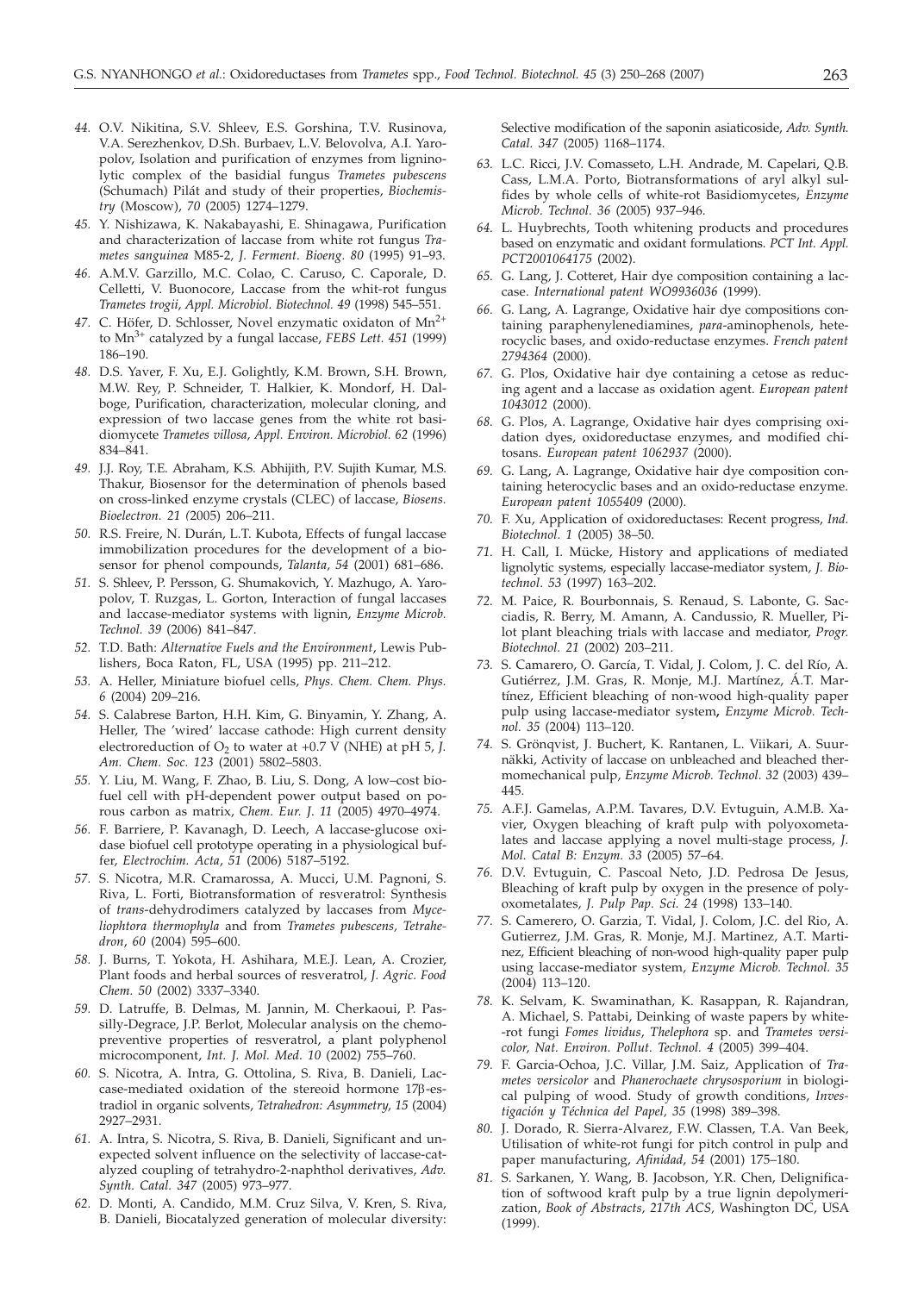- *82.* N. Ntsubidze, S. Sarkanen, E.L. Schmidt, S. Shashikanth, Consecutive polymerization and depolmerization of kraft lignin by *Trametes cingulata*, *Phytochemistry*, *49* (1998) 1203– 1212.
- *83.* D.R. Modi, H. Chandra, S.K. Garg, Decolorization of bagasse based paper mill effluent by the white-rot fungus *Trametes versicolor, Bioresour. Technol. 66* (1998) 79–81.
- *84.* P. Bajpai, A. Mehna, P.K. Bajpai, Decolorization of kraft bleach plant effluent with the white-rot fungus *Trametes versicolor*, *Process Biochem*. *28* (1993) 377–384.
- *85.* A. Mehna, P. Bajpai, P.K. Bajpai, Studies on decolourization of effluent from small pulp mill utilising agriresidues with *Trametes versicolor*, *Enzyme Microb. Technol. 17* (1995) 18–22.
- *86.* M.A. Lara, A.J. Rodríguez-Malaver, O.J. Rojas, O. Holmquist, A.M. González, J. Bullón, N. Peñaloza, Black liquor lignin biodegradation by *Trametes elegans*, *Int. Biodeter. Biodegrad. 52* (2003) 167–173.
- *87.* S. Rodríguez Couto, J. Toca Herrera, Industrial and biotechnological applications of laccases: A review, *Biotechnol. Adv. 24* (2006) 500–513.
- *88.* R. Campos, A. Cavaco-Paulo, K.H. Robra, Indigo degradation with laccases from *Polyporus* sp. and *Sclerotium rolfsii*, *Textile Res. J. 71* (2001) 420–424.
- *89.* R. Campos, A. Kandelbauer, K.H. Robra, A. Cavaco-Paulo, G.M. Gübitz, Indigo degradation with purified laccases from *Trametes hirsuta* and *Sclerotium rolfsii, J. Biotechnol. 89* (2001) 131–139.
- *90.* L. Pereira, C. Bastos, T. Tzanov, A. Cavaco-Paulo, G.M. Gübitz, Environmentally friendly bleaching of cotton using laccases, *Environ. Chem. Lett*. *3* (2005) 66–69.
- *91.* T. Vollmond, Dyed fabrics treated with cellulase and oxidoreductase for worn-out look. *International patent WO9725468* (1997).
- *92.* L. Setti, S. Giuliani, G. Spinozzi, P.G. Pifferi, Laccase catalyzed oxidative coupling of 3-methyl 2-benzothiazolinone hydrazone and methoxyphenols, *Enzyme Microb. Technol*. *25* (1999) 285–289.
- *93.* V. Shelke, Enzymatic decolourization of denims: A novel approach, *Colourage*, *48* (2001) 25–26.
- *94.* M. Schröder, S. Heumann, C.J.S.M. Silva, A. Cavaco-Paulo, G.M. Gübitz, Specificities of a chemically modified laccase from *Trametes hirsuta* on soluble and cellulose-bound substrates, *Biotechnol. Lett. 28* (2006) 741–747.
- *95.* H. Zollinger: *Color Chemistry, Synthesis, Properties and Applications of Organic Dyes and Pigments*, John Wiley-VCH Publishers, New York, USA (2002) pp. 92–100.
- *96.* J.K. Glenn, H.M. Gold, Decolorisation of several polymeric dyes by the lignin degrading Basidiomycete *Phanerochaete chrysosporium*, *Appl. Environ. Microbiol*. *45* (1983) 1741–1744.
- *97.* A.J. Field, E. de Jong, F.E. Feijoo-Costa, J.A.M. de Bont, Screening for ligninolytic fungi applicable to the biodegradation of xenobiotics, *TIBTECH*, *11* (1993) 44–48.
- *98.* M. Tekere, A.Y. Mswaka, R. Zvauya, J.S. Read, Growth, dye degradation and ligninolytic activity studies on Zimbabwean white-rot fungi, *Enzyme Microb. Technol*. *28* (2001) 420–426.
- *99.* G.S. Nyanhongo, J. Gomes, G. M. Gübitz, R. Zvauya, J. Read, W. Steiner, Decolorization of textile dyes by laccases from a newly isolated strain of *Trametes modesta, Water Res. 36* (2002) 1449–1456.
- *100.* E. Abdulla, L.M. Silva, K. Robra, A. Cavaco-Paulo, G.M. Gübitz, Enzymatic decolorization of textile dyeing effluents, *Textile Res. J. 70* (2000) 409–414.
- *101.* M.T. Moreira, C. Viacava, G.I. Vidal, Fed-batch decolorization of poly R-478 by *Trametes versicolor*, *Braz. Arch. Biol. Technol. 47* (2004) 179–183.
- *102.* P.F.F. Amaral, D.L.A. Fernandes, A.P.M. Tavares, A.B.M.R. Xavier, M.C. Cammarota, J.A.P. Coutinho, M.A.Z. Coelho, Decolorization of dyes from textile wastewater by *Trametes versicolor*, *Braz. Environ. Technol. 25* (2004) 1313–1320.
- *103.* K.K. Lee, A.M. Kassim, H.K. Lee, The effect of nitrogen supplementation on the efficiency of colour and COD removal by Malaysian white-rot fungi in textile dyeing effluent, *Water Sci. Technol. 50* (2004) 73–77.
- *104.* I. Nilsson, A. Moeller, B. Mattiasson, M.S.T. Rubindamayugi, U. Welander, Decolorization of synthetic and real textile wastewater by the use of white-rot fungi, *Enzyme Microb. Technol. 38* (2006) 94–100.
- 105. J. Swamy, J.A. Ramsay, Effects of  $Mn^{2+}$  and  $NH_4^+$  concentrations on laccase and manganese peroxidase production and amaranth decoloration by *Trametes versicolor*, *Appl. Microbiol. Biotechnol. 51* (1999) 391–396.
- *106.* D. Wesenberg, F. Buchon, S.N. Agathos, Degradation of dye-containing textile effluent by the agaric white-rot fungus *Clitocybula dusenii*, *Biotechnol. Lett. 24* (2002) 989–993.
- *107.* S. Rodríguez Couto, D. Moldes, A. Libénas, A. Sanroman, Investigation on several bioreactor configurations for laccase production by *Trametes versicolor* operating in solid- -state conditions, *Biochem. Eng. J. 15* (2003) 21–26.
- *108.* E. Rosales, S. Rodríguez Couto, M.Á. Sanromán, Reutilisation of food processing wastes for production of relevant metabolites: Application to laccase production by *Trametes hirsuta*, *J. Food Eng. 66* (2005) 419–423.
- *109.* S. Rodríguez Couto, M.Á. Sanromán, Effect of two wastes from groundnut processing on laccase production and dye decolourization ability, *J. Food Eng. 73* (2006) 388–393.
- *110.* S. Rodríguez Couto, E. López, M.Á. Sanromán, Utilisation of grape seeds for laccase production in solid-state fermentors, *J. Food Eng. 74* (2006) 263–267.
- *111.* M. Lorenzo, D. Moldes, S. Rodriguez Couto, A. Sanroman, Improving laccase production by employing different lignocellulosic wastes in submerged cultures of *Trametes versicolor*, *Bioresour. Technol*. *82* (2002) 109–113.
- *112.* H. Minsheng, W. Yuan, H. Sheng, Experimental study on effects of biochemical manipulation on decolorization of dye wastewater by white-rot fungi, *Shanghai Huanjing Kexue*, *22* (2003) 192–196 (in Chinese).
- *113.* P.P. Champagne, J.A. Ramsay, Contribution of manganese peroxidase and laccase to dye decoloration by *Trametes versicolor*, *Appl. Microbiol. Biotechnol. 69* (2005) 276–285.
- *114.* E. Almansa, A. Kandelbauer, L. Pereira, A. Cavaco-Paulo, G. Gübitz, Influence of structure on dye degradation with laccase mediator systems, *Biocat. Biotrans. 22* (2004) 315– 324.
- *115.* G.S. Nyanhongo, J. Gomes, G.M. Gübitz, R. Zvauya, J. Read, W. Steiner, Decolorization of textile dyes by laccases from a newly isolated strain of *Trametes modesta*, *Water Res. 36* (2002) 1449–1456.
- *116.* H. Kadhim, C. Graham, P. Barratt, C.S. Evans, R.A. Rastall, Removal of phenolic compounds in water using *Coriolus versicolor* grown on wheat bran, *Enzyme Microb. Technol*. *24* (1999) 303–307.
- *117.* S. Camarero, D. Ibarra, M.J. Martinez, A.T. Martinez, Lignin-derived compounds as efficient laccase mediators for decolorization of different types of recalcitrant dyes, *Appl. Environ. Microbiol. 71* (2005) 1775–1784.
- *118.* Y. Wong, J. Yu, Laccase catalysed decolorization of synthetic dyes, *Water Res*. *33* (1999) 3512–3520.
- *119.* H. Warriishi, K. Valli, M.H. Gold, Manganese(II) oxidation by manganese peroxidase from the basidiomycete *Phanerochaete chrysosporium, J. Biol. Chem*. *267* (1992) 23688–23695.
- *120.* F. Cui, D. Dolphin, The role of manganese in model systems related to lignin biodegradation, *Holzforschung*, *44* (1990) 279–283.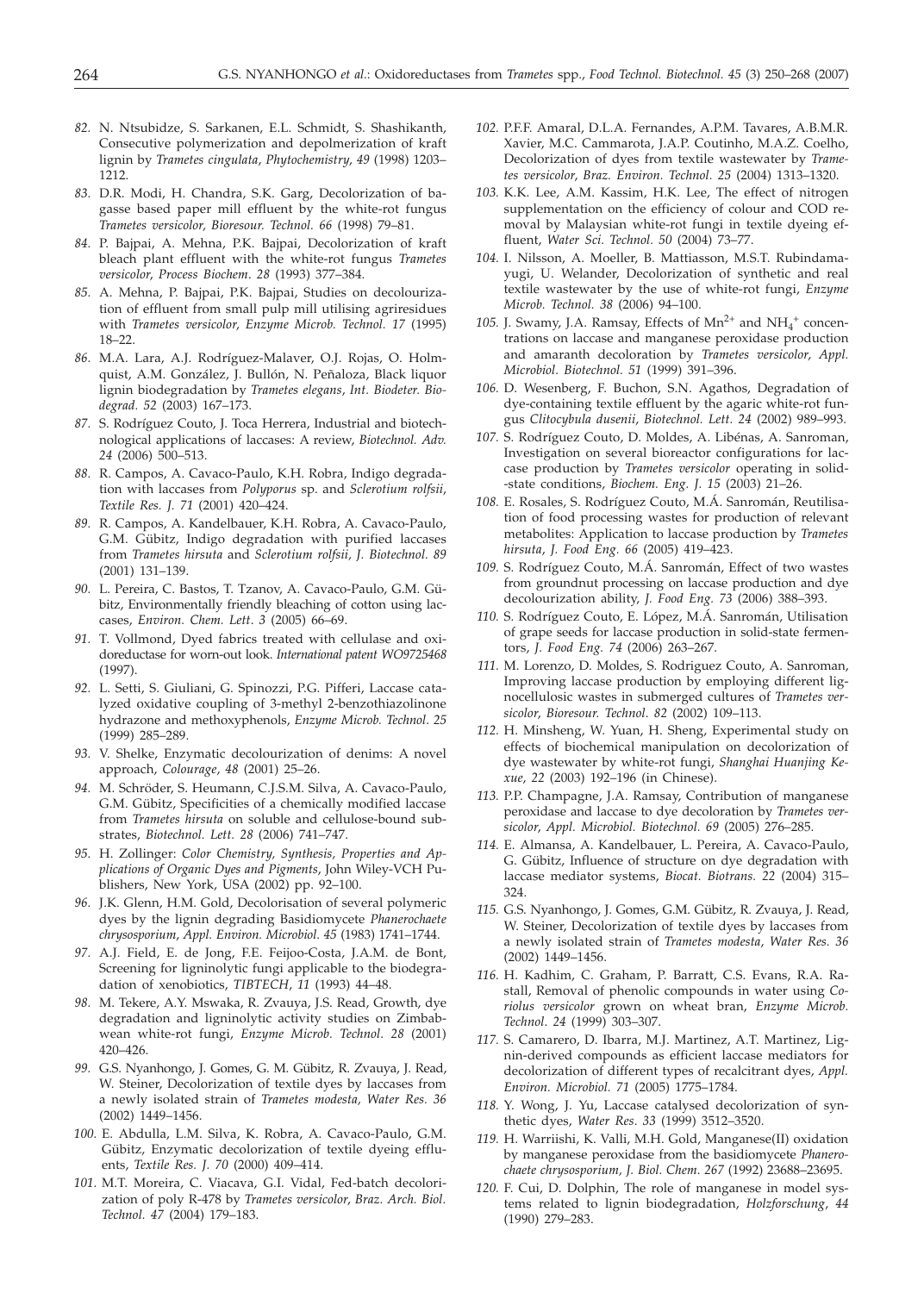- *121.* T. Mechichi, N. Mhiri, S. Sayadi, Remazol Brilliant Blue R decolourization by the laccase from *Trametes trogii*, *Chemosphere, 64* (2006) 998–1005.
- *122.* L. Rong, S. Xue-liang, X. Li-ming, Studies on laccase production by *Coriolus versicolor* and enzymatic decoloration of dye, *Linchan Huaxue Yu Gongye*, *25* (2005) 73-76 (in Chinese).
- *123.* S. Rodríguez Couto, M.A. Sanromán, G.M. Gübitz, Influence of redox mediators and metal ions on synthetic acid dye decolourization by crude laccase from *Trametes hirsuta*, *Chemosphere*, *58* (2005) 417–422.
- *124.* A.M. Gugliotta, E.C. Corneta, D.R.M. Bononi, L.R. Vera, Potential use of tropical basidiomycetes to decolor textile effluent dyes, *In Situ and On-Site Bioremediation*, *7th Symposium,* Orlando, FL*,* USA (2004) 1215–1222.
- *125.* J.A. Ramsay, C. Goode, Decoloration of a carpet dye effluent using *Trametes versicolor*, *Biotechnol. Lett. 26* (2004) 197– 201.
- *126.* L. Kapdan, K.F. Karapinar, Simultaneous biodegradation and adsorption of textile dyestuff in an activated sludge unit, *Process Biochem*. *37* (2002) 973–981.
- *127.* B. van Driessel, L. Christov, Decolourization of bleach plant effluent by mucoralean and white-rot fungi in a rotating biological contactor reactor, *J. Biosci. Bioeng*. *92* (2001) 271– 276.
- *128.* J.S. Ramsay, M. Wong, C.G. Sunny, Amaranth decoloration by *Trametes versicolor* in a rotating biological contacting reactor, *J. Ind. Microbiol. Biotechnol. 33* (2006) 791–795.
- *129.* T.H. Kim, Y. Lee, J. Yang, B. Lee, C. Park, S. Kim, Decolorization of dye solutions by a membrane bioreactor (MBR) using white-rot fungi, *Desalination*, *168* (2004) 287–293.
- *130.* S. Rodríguez Couto, E. Rosales, M.A. Sanromán, Decolourization of synthetic dyes by *Trametes hirsuta* in expanded-bed reactors, *Chemosphere*, *62* (2006) 1558–1563.
- *131.* S. Rodríguez Couto, M. Gundín, M. Lorenzo, M.Á. Sanromán, Screening of supports and inducers for laccase production by *Trametes versicolor* in semi-solid-state conditions, *Process Biochem. 38* (2002) 249–255.
- *132.* S. Rodríguez Couto, M.A. Sanromán, D. Hofer, G.M. Gübitz, Stainless steel sponge: A novel carrier for the immobilisation of the white-rot fungus *Trametes hirsuta* for decolourization of textile dyes, *Bioresour. Technol. 95* (2004) 67– 72.
- *133.* H.F. Ibney, Y. Kazuo, F. Kensuke, Development of a submerged membrane fungi reactor for textile wastewater treatment, *Desalination*, *192* (2006) 315–322.
- *134.* P.J. Collins, A.D. Dobson, Regulation of laccase gene transcrition in *Trametes versicolor*, *Appl. Environ. Microbiol. 63* (1997) 3444–3450.
- *135.* P. Reyes, M.A. Pickard, R. Vazquez-Dehalt, Hydroxybenzotriazole increases the range of textile dye decolorized by immobilized laccase, *Biotechnol. Lett*. *21* (1999) 875–880.
- *136.* A. Kandelbauer, O. Maute, R.W. Kessler, A. Erlacher, G.M. Gübitz, Study of dye decolourization in an immobilized laccase enzyme-reactor using online spectroscopy, *Biotechnol. Bioeng*. *87* (2004) 552–563.
- *137.* B.C. Alleman, B.E. Logan, R.L. Gilbertson, Degradation of pentachlorophenol by fixed films of white-rot fungi in rotating tube bioreactors, *Water Res. 29* (1995) 61–67.
- *138.* M. Walter, K. Boyd-Wilson, L. Boul, C. Ford, D. McFadden, B. Chong, J. Pinfol, Field-scale bioremediation of pentachlorophenol by *Trametes versicolor, Int. Biodeter. Biodegrad. 56* (2005) 51–57.
- *139.* D. Boyle, Effects of pH and cyclodextrins on pentachlorophenol degradation (mineralization) by white-rot fungi, *J. Environ. Manage. 80* (2006) 380–386.
- *140.* N. Hiratsuka, H. Wariishi, H. Tanaka, Degradation of diphenyl ether herbicides by the lignin-degrading basidio-

mycete *Coriolus versicolor*, *Appl. Microbiol. Biotechnol. 57* (2001) 563–571.

- *141.* D.E. Dodor, H.M. Hwang, S.I.N. Ekunwe, Oxidation of anthracene and benzo(a)pyrene by immobilization laccase from *Trametes versicolor*, *Enzyme Microb. Technol. 35* (2004) 210–217.
- *142.* P.J. Collins, M.J.J. Kotterman, J.A. Field, A.D.W. Dobson, Oxidation of anthracene and benzo(a)pyrene by laccases from *Trametes versicolor*, *Appl. Environ. Microbiol. 62* (1996) 4563–4567.
- *143.* L. Levin, A. Viale, A. Forchiassin, Degradation of organic pollutants by the white-rot basidiomycete *Trametes trogii*, *Int. Biodeter. Biodegrad*. *52* (2003) 1–5.
- *144.* J.A. Field, E. de Jong, G. Feijoo-Costa, J.A.M. de Bont, Screening for ligninolytic fungi applicable to the biodegradation of xenobiotics, *Trends Biotechnol. 11* (1993) 44–49.
- *145.* C. Johannes, A. Majcherczyk, A. Hüttermann, Degradation of anthracene by laccase of *Trametes versicolor* in the presence of different mediator compounds, *Appl. Microbiol. Biotechnol. 46* (1996) 313–317.
- *146.* A. Majcherczyk, C. Johannes, A. Hüttermann, Oxidation of polycyclic aromatic hydrocarbons (PAH) by laccase of *Trametes versicolor*, *Enzyme Microb. Technol. 22* (1998) 335– 341.
- *147.* M. Tekere, J.S. Read, B. Mattiasson, Polycyclic aromatic hydrocarbon biodegradation in extracellular fluids and static batch cultures of selected sub-tropical white-rot fungi, *J. Biotechnol. 115* (2005) 367–377.
- *148.* Y. Ohtsubo, K. Toshiaki, M. Tsuda, Y. Nagata, Strategies for bioremediation of polychlorinated biphenyls, *Appl. Microbiol. Biotechnol. 65* (2004) 250–258.
- *149.* D.H. Pieper, Aerobic degradation of polychlorinated biphenyls, *Appl. Microbiol. Biotechnol. 67* (2005) 170–191.
- *150.* T.P. Ruggaber, W.J. Talley, Enhancing bioremediation with enzymatic processes, practice and periodical of hazardous, toxic and radioactive waste management, *ASCE*, *10* (2006) 73–85.
- *151.* A. Taspinar, N. Kolankaya, Optimization of enzymic chlorine removal from kraft pulp, *Bull. Environ. Contam. Toxicol. 61* (1998) 15–21.
- *152.* A. Schultz, U. Jonas, E. Hammer, F. Schauer, Dehalogenation of chlorinated hydroxybiphenyls by fungal laccase, *Appl. Environ. Microbiol. 67* (2001) 4377–4381.
- *153.* M.L. Graciela, J.M. Ruiz-Aguilar, R.R.V. Fernández-Sánchez, P.V. Héctor, Degradation by white-rot fungi of high concentrations of PCB extracted from a contaminated soil, *Adv. Environ. Res. 6* (2002) 559–568.
- *154.* C. Novotny, K. Svobodova, P. Erbanova, T. Cajthaml, A. Kasinath, E. Lang, V. Sasek, Ligninolytic fungi in bioremediation: Extracellular enzyme production and degradation rate, *Soil Biol. Biochem. 36* (2004) 1545–1551.
- *155.* Y.S. Keum, Q.X. Li**,** Fungal laccase-catalyzed degradation of hydroxy polychlorinated biphenyls, *Chemosphere*, *56* (2004) 23–30.
- *156.* G. Köller, M. Möder, K. Czihal**,** Peroxidative degradation of selected PCB: A mechanistic study, *Chemosphere*, *4* (2000) 1827–1834.
- *157.* J. Hawari, S. Beauet, S. Halasz, S. Thiobout, G. Ampleman, Microbial degradation of explosives: Biotransformation versus mineralization, *Appl. Microbiol. Biotechnol. 54* (2000) 605–618.
- *158.* A. Esteve-Núñez, A. Caballero, J.L. Ramos, Biological degradation of 2,4,6-trinitrotoluene, *Microbiol. Mol. Biol. Rev. 65* (2001) 335–352.
- *159.* G.S. Nyanhongo, M. Schroeder, W. Steiner, G.M. Gübitz, Biodegradation of 2,4,6-trinitrotoluene (TNT): An enzymatic perspective, *Biocat. Biotrans. 23* (2005) 1–17.
- *160.* L. Gianfreda, F. Xu, J.M. Bollag, Laccases: A useful group of oxidoreductive enzymes, *Bioremed. J. 3* (1999) 1–25.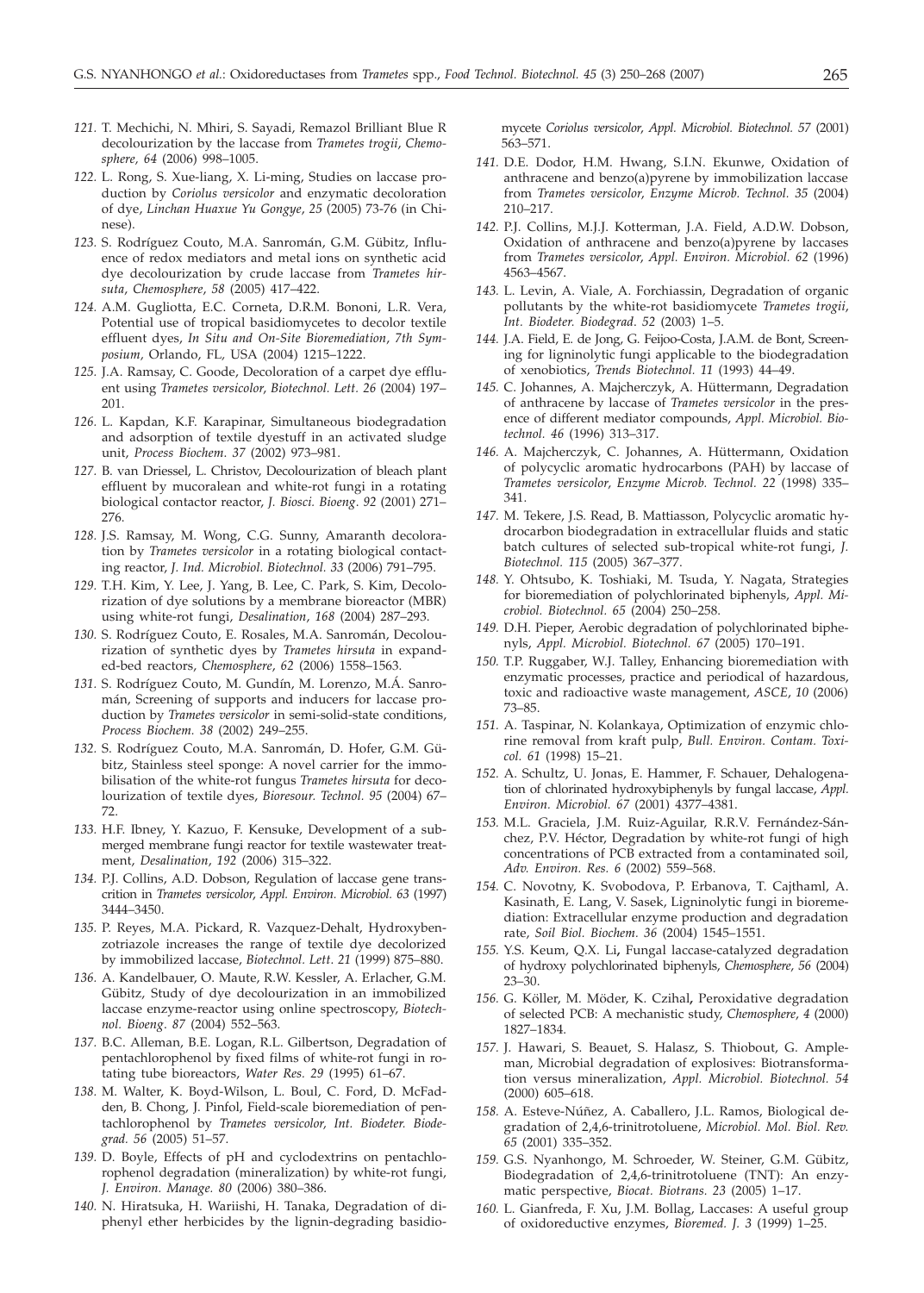- *161.* J.M. Bollag, R.D. Sjoband, H. Minard, Polymerization of phenolic intermediates of pesticides by a fungal laccase, *Experientia*, *33* (1972) 1564–1566.
- *162.* G. Dawel, M. Kästner, J. Michels, W. Poppitz, W. Gunther, W. Fritsche, Structure of a laccase mediated product of coupling of 2,4-diamino-6-nitrotoluene metabolites to a humic organic soil matrix, *Appl. Environ. Microbiol. 63* (1997) 2560– 2565.
- *163.* S. Thiele, E. Fernandes, J.M. Bollag, Enzymatic transformation and binding of labeled 2,4,6-trinitrotoluene to humic substances during an anaerobic/aerobic incubation, *J. Environ. Qual*. *31* (2002) 437–444.
- *164.* G.S. Nyanhongo, A. Erlacher, M. Schröder, G.M. Gübitz, Enzymatic immobilization of 2,4,6-trinitrotoluene (TNT) biodegradation products onto model humic substances**,** *Enzyme Microb. Technol. 36* (2006) 1197–1204.
- *165.* G.S. Nyanhongo, S. Rodríguez Couto, G.M. Gübitz, Coupling of 2,4,6-trinitrotoluene (TNT) metabolites onto humic monomers by a new laccase from *Trametes modesta, Chemosphere*, *64* (2006) 359–370*.*
- *166.* W. Adamiak, M. Szklarczyk, Possibilities of using ligninolytic fungi for biological waste gas treatment, *Environ. Protection Eng*. *27* (2001) 45–58.
- *167.* A. Yateem, M.T. Balba, N. Al-Awadhi, A.S. El-Nawawy, White-rot fungi and their role in remediating oil contaminated soil, *Environ. Int. 24* (1998) 181–187.
- *168.* L.J. Jonsson, E. Palmqvist, N.O. Nilvebrant, B. Hahn-Haegerdal, Detoxification of wood hydrolysates with laccase and peroxidase from the white-rot fungus *Trametes versicolor*, *Appl. Microbiol. Biotechnol. 49* (1998) 691–697.
- *169.* K. Lacki, Z. Duvnjak, A method for the decrease of phenolic content in commercial canola meal using an enzyme preparation secreted by the white-rot fungus *Trametes versicolor*, *Biotechnol. Bioeng. 62* (1999) 422–433.
- *170.* K. Lacki, Z. Duvnjak, Enzymic decrease in the phenolic content of canola meal using concentrated aqueous or aqueous/hexane slurries, *Acta Biotechnol. 18* (1998) 95–106.
- *171.* K. Lacki, Z. Duvnjak, Decrease of phenolic content in canola meal using a polyphenol oxidase preparation from *Trametes versicolor*: Effect of meal saccharification, *Biotechnol. Tech*. *12* (1998) 31–34.
- *172.* U. Westermark, K.E. Eriksson, Cellobiose:quinone oxidoreductase, a new wood degrading enzyme from white-rot fungi, *Acta Chem. Scand. B*, *28* (1974) 209–214.
- *173.* U. Westermark, K.E. Eriksson, Purification and properties of cellobiose:quinone oxidoreductase from *Sporotrichum pulverulentum*, *Acta Chem. Scand. B*, *29* (1975) 419–424.
- *174.* W. Bavendamm, Novel studies on the living conditions of wood-degrading fungi. A contribution to plant-immunity, *Ber. Botan. Ges. 45* (1927) 357–367 (in German).
- *175.* M.R. Coudray, G. Canevascini, H. Meier, Characterization of a cellobiose dehydrogenase in the cellulolytic fungus *Sporotrichum* (*Chrysosporium*) *thermophile*, *Biochem. J. 203* (1982) 233–236.
- *176.* B.P. Roy, T. Dumonceaux, A.A. Koukoulas, F.S. Archibald, Purification and characterization of cellobiose dehydrogenases from the white-rot fungus *Trametes versicolor*, *Appl. Environ. Microbiol. 62* (1996) 4417–4427.
- *177.* R. Ludwig, A. Salamon, J. Varga, M. Zámocký, C.K. Peterbauer, K.D. Kulbe, D. Haltrich, Characterization of cellobiose dehydrogenases from the white-rot fungi *Trametes pubescens* and *Trametes villosa*, *Appl. Microbiol. Biotechnol. 64* (2004) 213–222.
- *178.* T. Dumonceaux, K. Bartholomew, L. Veleanu, T. Charles, F. Archibald, Cellobiose dehydrogenase is essential for wood invasion and nonessential for kraft pulp delignification by *Trametes versicolor*, *Enzyme Microb. Technol. 29* (2001) 478– 489.
- *179.* S.M. Kremer, P.M. Wood, Production of Fenton's reagent by cellobiose oxidase from cellulolytic cultures of *Phanerochaete chrysosporium*, *Eur. J. Biochem. 208* (1992) 807–814.
- *180.* S.M. Hyde, P.M. Wood, A mechanism for production of hydroxyl radicals by the brown-rot fungus *Coniophora puteana*: Fe(III) reduction by cellobiose dehydrogenase and Fe(II) oxidation at a distance from the hyphae, *Microbiology*, *143* (1997) 259–266.
- *181.* M.G. Mason, M.T. Wilson, A. Ball, P. Nicholls, Oxygen reduction by cellobiose oxidoreductase: The role of the heme group, *FEBS Lett. 518* (2002) 29–32.
- *182.* M.G. Mason, P. Nicholls, C. Divne, M.B. Hallberg, G. Henriksson, M.T. Wilson, The heme domain of cellobiose oxidoreductase: A one-electron reducing system, *Biochim. Biophys. Acta*, *1604* (2003) 47–54.
- *183.* M. Zámocký, B.M. Hallberg, R. Ludwig, C. Divne, D. Haltrich, Molecular phylogeny of cellobiose dehydrogenases reflects a specific evolution of GMC oxidoreductases in fungi, *Gene*, *338* (2004) 1–14.
- *184.* S. Nakagame, A. Furujyo, J. Sugiura, Purification and characterization of cellobiose dehydrogenase from white-rot basidiomycete *Trametes hirsuta*, *Biosci. Biotechnol. Biochem. 70* (2006) 1629–1635.
- *185.* D.R. Schmidhalter, G. Canevascini, Isolation and characterization of the cellobiose dehydrogenase from the brown- -rot fungus *Coniophora putanea* (Schum *ex* Fr.) Karst, *Arch. Biochem. Biophys. 300* (1993) 558–563.
- *186.* U. Baminger, S.S. Subramaniam, V. Renganathan, D. Haltrich, Purification and characterization of cellobiose dehydrogenase from the plant pathogen *Sclerotium* (*Athelia*) *rolfsii*, *Appl. Environ. Microbiol. 67* (2001) 1766–1774.
- *187.* C.W. Higham, D. Gordon-Smith, C.E. Dempsey, P.M. Wood, Direct H-NMR evidence for conversion of  $\beta$ -D-cellobiose to cellobionolactone by cellobiose dehydrogenase from *Phanerochaete chrysosporium*, *FEBS Lett. 351* (1994) 128–132.
- *188.* G. Canevascini, A cellulase assay coupled to cellobiose dehydrogenase, *Anal. Biochem. 147* (1985) 419–427.
- *189.* M. Samejima, T. Ohkubo, K. Igarashi, A. Isogai, S. Kuga, J. Sugiyama, K.E. Eriksson, The behaviour of *Phanerochaete chrysosporium* cellobiose dehydrogenase on adsorption to crystalline and amorphous celluloses, *Biotechnol. Appl. Biochem. 25* (1997) 135–141.
- *190.* T.J. Kelleher, B.S. Montenecourt, D.E. Eveleigh, Cellobiose- -quinone oxidoreductase-application in monitoring cellobiohydrolase purification, *Appl. Microbiol. Biotechnol. 27* (1987) 299–305.
- *191.* G. Canevascini, K. Etienne, H. Meyer, A direct enzymatic lactose assay using cellobiose- (lactose-) dehydrogenase from *Sporotrichum thermophile*, *Z. Lebensm. Unters. Forsch. 175* (1982) 125–129.
- *192.* M. Elmgren, S.E. Lindquist, Cellobiose oxidase crosslinked in a redox polymer matrix at an electrode surface – A new biosensor*, J. Electroanal. Chem. 341* (1992) 257–273.
- *193.* M. Nordling, M. Elmgren, J. Stahlberg, G. Pettersson, S.E. Lindquist, Combined cellobiose oxidase/glucose oxidase biosensor for HPLC determination on-line of glucose and soluble cellodextrines, *Anal. Biochem. 214* (1993) 389–396.
- *194.* L. Hildén, L. Eng, G. Johansson, S.E. Lindqvist, G. Pettersson, An amperometric cellobiose dehydrogenase-based biosensor can be used for measurement of cellulase activity, *Anal. Biochem. 290* (2001) 245–250.
- *195.* M. Tessema, T. Larsson, T. Buttler, E. Csöregi, T. Ruzgas, M. Nordling, S.E. Pettersson, L. Gorton, Simultaneous amperometric determination of some mono-, di-, and oligosaccharides in flow injection and liquid chromatography using two working enzyme electrodes with different selectivity, *Anal. Chim. Acta*, *349* (1997) 179–188.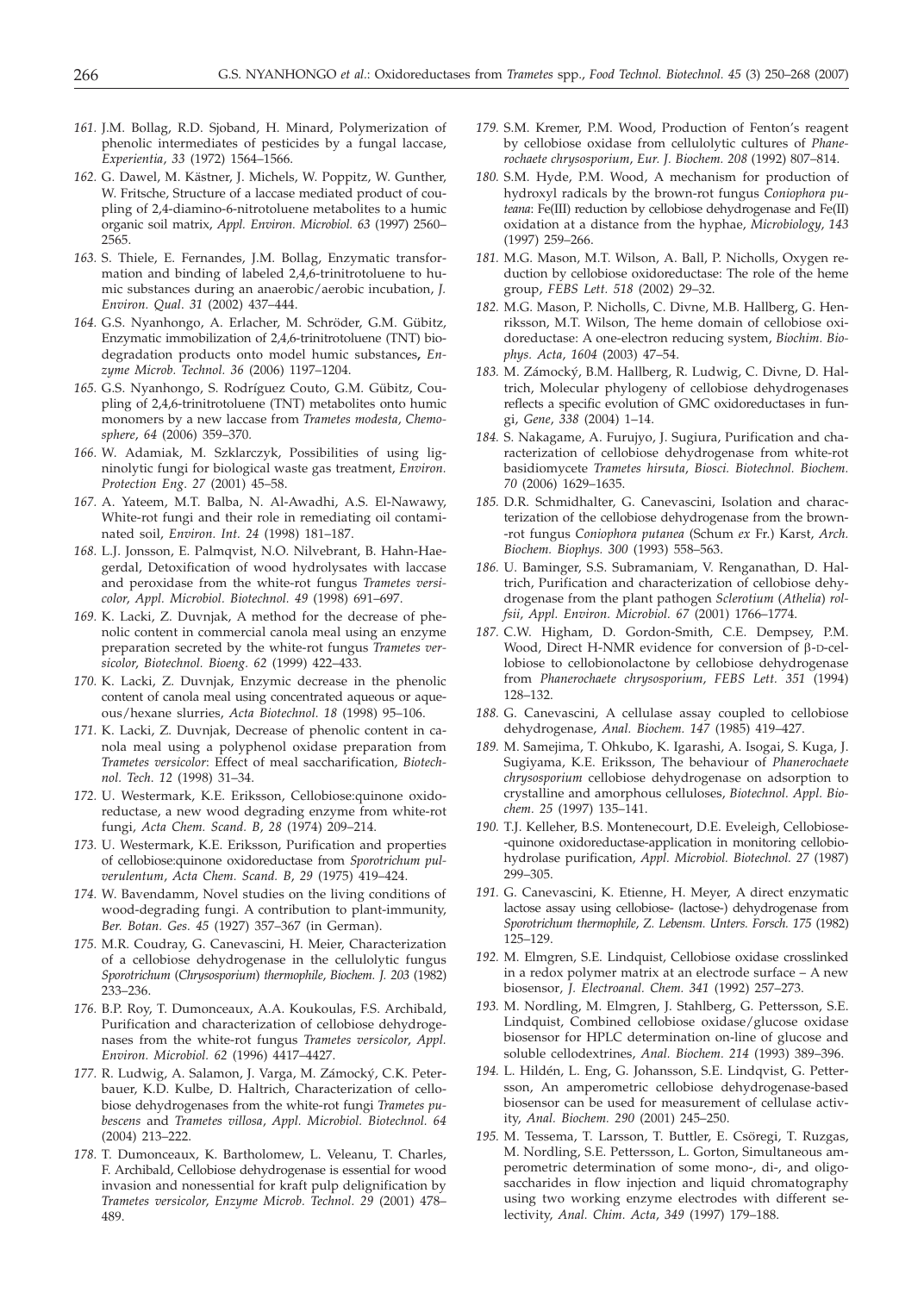- *196.* L. Stoica, R. Ludwig, D. Haltrich, L. Gorton, Third-generation biosensor for lactose based on newly discovered cellobiose dehydrogenase, *Anal. Chem. 78* (2006) 393–398.
- *197.* A. Lindgren, L. Stoica, T. Ruzgas, A. Ciucu, L. Gorton, Development of a cellobiose dehydrogenase modified electrode for amperometric detection of diphenols, *Analyst*, *124* (1999) 527–532.
- *198.* C. Nistor, A. Rose, M. Farre, L. Stoica, U. Wollenberger, T. Ruzgas, D. Pfeiffer, D. Barcelo, L. Gorton, J. Emneus, In- -field monitoring of cleaning efficiency in waste water treatment plants using two phenol-sensitive biosensors, *Anal. Chim. Acta*, *456* (2002) 3–17.
- *199.* E. Burestedt, C. Nistor, U. Schagerlöf, J. Emneus, An enzyme flow immunoassay that uses  $\beta$ -galactosidase as the label and a cellobiose dehydrogenase biosensor as the label detector, *Anal. Chem. 72* (2000) 4171–4177.
- *200.* L. Stoica, A. Lindgren-Sjölander, T. Ruzgas, L. Gorton, Biosensor based on cellobiose dehydrogenase for detection of catecholamines, *Anal. Chem. 76* (2004) 4690–4696.
- *201.* U. Baminger, R. Ludwig, C. Leitner, K.D. Kulbe, D. Haltrich, Continuous enzymatic regeneration of redox mediators used in biotransformation reactions employing flavoproteins, *J. Mol. Catal. B-Enzym. 11* (2001) 541–550.
- *202.* R. Ludwig, M. Ozga, M. Zámocký, C. Peterbauer, K.D. Kulbe, D. Haltrich, Continuous enzymatic regeneration of electron acceptors used by flavoenzymes: Cellobiose dehydrogenase-catalyzed production of lactobionic acid as an example, *Biocat. Biotrans. 22* (2004) 97–104.
- *203.* B. Splechtna, I. Petzelbauer, U. Baminger, D. Haltrich, K.D. Kulbe, B. Nidetzky, Production of a lactose-free galacto- -oligosaccharide mixture by using selective enzymatic oxidation of lactose into lactobionic acid, *Enzyme Microb. Technol. 29* (2001) 434–440.
- *204.* J.D. Stahl, M.D. Cameron, J. Haselbach, S.D. Aust, Biodegradation of superabsorbent polymers in soil, *Environ. Sci. Pollut. Res. 7* (2000) 83–88.
- *205.* M.D. Cameron, S.D. Aust, Degradation of chemicals by reactive radicals produced by cellobiose dehydrogenase from *Phanerochaete chrysosporium*, *Arch. Biochem. Biophys. 367* (1999) 115–121.
- *206.* P. Ander, B. Daniel, B. Petterson, U. Westermark, Possible applications of cellobiose oxidizing and other flavine adenine dinucleotide enzymes in the pulp and paper industry, *ACS Symp. Ser. 655* (1996) 297–307.
- *207.* L. Hilden, G. Johansson, G. Pettersson, J. Li, P. Lindquist, G. Henriksson, Do the extracellular enzymes cellobiose dehydrogenase and manganese peroxidase form a pathway in lignin biodegradation?, *FEBS Lett. 477* (2000) 79–83.
- *208.* J. Fang, F. Huang, P. Gao, Optimization of cellobiose dehydrogenase production by *Schizophyllum commune* and effect of the enzyme on kraft pulp bleaching by ligninases, *Process Biochem. 34* (1999) 957–961.
- *209.* C. Schou, M. Schülein, T. Vollmond, A novel cellobiose oxidase, an enzymatic agent and a process for treating paper pulp. *International patent WO 9401538* (1994).
- *210.* S.D. Mansfield, E. de Jong, J.N. Saddler, Cellobiose dehydrogenase, an active agent in cellulose depolymerisation, *Appl. Environ. Microbiol. 63* (1997) 3804–3809.
- *211.* H.W. Ruelius, R.M. Kerwin, F.W. Janssen, Carbohydrate oxidase, a novel enzyme from *Polyporus obtusus*. I. Isolation and purification, *Biochim. Biophys. Acta*, *167* (1968) 493–500.
- *212.* G. Daniel, J. Volc, E. Kubatova, T. Nilsson, Ultrastructural and immunocytochemical studies on the  $H_2O_2$ -producing enzyme pyranose oxidase in *Phanerochaete chrysosporium* grown under liquid culture conditions, *Appl. Environ. Microbiol*. *58* (1992) 3667–3676.
- *213.* C. Leitner, D. Haltrich, B. Nidetzky, H. Prillinger, K.D. Kulbe, Production of a novel pyranose 2-oxidase by basidiomycete *Trametes multicolor*, *Appl. Biochem. Biotechnol. A- -Enzyme Eng. Biotechnol. 70–72* (1998) 237–248.
- *214.* J. Volc, K.E. Eriksson, Pyranose 2-oxidase from *Phanerochaete chrysosporium*, *Methods Enzymol. 161* (1988) 316–322.
- *215.* M.J. Artolozaga, E. Kubatova, J. Volc, H.M. Kalisz, Pyranose 2-oxidase from *Phanerochaete chrysosporium* – Further biochemical characterization, *Appl. Microbiol. Biotechnol. 47* (1997) 508–514.
- *216.* A. Schäfer, S. Bieg, A. Huwig, G.W. Kohring, F. Giffhorn, Purification by immunoaffinity chromatography, characterization, and structural analysis of a thermostable pyranose oxidase from the white-rot fungus *Phlebiopsis gigantea*, *Appl. Environ. Microbiol. 62* (1996) 2586–2592.
- *217.* K.S. Shin, H.D. Youn, Y.H. Han, S.O. Kang, Y.C. Hah, Purification and characterisation of D-glucose oxidase from white-rot fungus *Pleurotus ostreatus*, *Eur. J. Biochem. 215* (1993) 747–752.
- *218.* Y. Izumi, Y. Furuya, H. Yamada, Purification and properties of pyranose oxidase from basidiomycetous fungus no. 52, *Agric. Biol. Chem. 54* (1990) 1393–1399.
- *219.* Y. Machida, T. Nakanishi, Purification and properties of pyranose oxidase from *Coriolus versicolor*, *Agric. Biol. Chem. 48* (1984) 2463–2470.
- *220.* C. Leitner, J. Volc, D. Haltrich, Purification and characterization of pyranose oxidase from the white-rot fungus *Trametes multicolor*, *Appl. Environ. Microbiol. 67* (2001) 3636– 3644.
- *221.* H. Maresova, B. Vecerek, M. Hradska, N. Libessart, S. Becka, M.H. Saniez, P. Kyslik, Expression of the pyranose 2-oxidase from *Trametes pubescens* in *Escherichia coli* and characterization of the recombinant enzyme, *J. Biotechnol. 120* (2005) 387–395.
- *222.* G. Daniel, J. Volc, E. Kubatova, Pyranose oxidase, a major source of H<sub>2</sub>O<sub>2</sub> during wood degradation by *Phanerochaete chrysosporium*, *Trametes versicolor*, and *Oudemansiella mucida*, *Appl. Environ. Microbiol. 60* (1994) 2524–2532.
- *223.* L.J. Forney, C.A. Reddy, M. Tien, S.D. Aust, The involvement of hydroxyl radical derived from hydrogen peroxide in lignin degradation by the white-rot fungus *Phanerochaete chrysosporium*, *J. Biol. Chem. 257* (1982) 11455–11462.
- *224.* T.L. Highley, L.L. Murmanis, Determination of hydrogen peroxide production in *Coriolus versicolor* and *Poria placenta* during wood degradation, *Material und Organismen, Vol. 20* (1985) 241–252.
- *225.* M. Hallberg, C. Leitner, D. Haltrich, C. Divne, Crystal structure of the 270 kDa homotetrameric lignin-degrading enzyme pyranose 2-oxidase, *J. Mol. Biol. 341* (2004) 781– 796.
- *226.* S. Freimund, A. Huwig, F. Giffhorn, S. Köpper, Rare keto- -aldoses from enzymatic oxidation: Substrates and oxidation products of pyranose 2-oxidase, *Chem. Eur. J. 4* (1998) 2442–2455.
- *227.* J. Volc, P. Sedmera, V. Havlicek, V. Prikrylova, G. Daniel, Conversion of D-glucose to D-erythro-hexos-2,3-diulose (2,3- -diketo-D-glucose) by enzyme preparations from the basidiomycete *Oudemansiella mucida*, *Carbohydr. Res. 278* (1995) 59–70.
- *228.* S.L. Neidleman, W.F. Amon, J. Geigert, Process for the production of fructose. *US patent 4246347* (1981).
- *229.* J. Geigert, S.L. Neidleman, D.S. Hirano, Convenient, laboratory procedure for reducing D-glucosone to D-fructose, *Carbohydr. Res. 113* (1983) 159–162.
- *230.* T.N.E. Liu, B. Wolf, J. Geigert, S.L. Neidleman, J.D. Chin, D.S. Hirano, Convenient laboratory procedure for producing solid D-arabino-hexos-2-ulose (D-glucosone), *Carbohydr. Res. 113* (1983) 151–157.